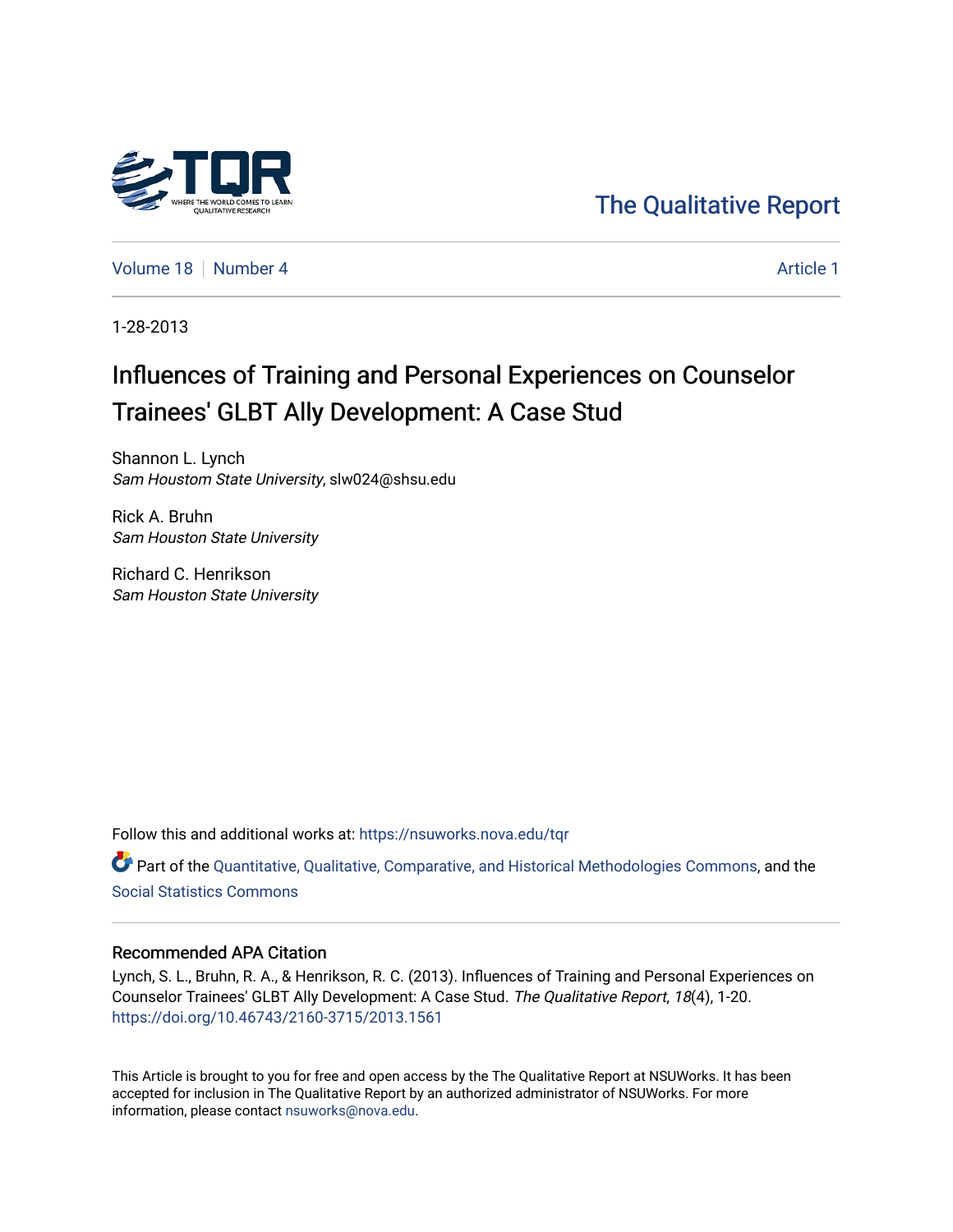

### Influences of Training and Personal Experiences on Counselor Trainees' GLBT Ally Development: A Case Stud

#### Abstract

The goal of this multiple case study was to investigate straight counseling students' perceptions of their preparation to work with GLBT clients. For this study, semi - structured interviews were conducted with six straight counselor education students from two universities. Pattern matching analysis revealed that students with significant exposure to GLBT individuals, as well as those who believed their training provided adequate preparation for GLBT counseling, were more likely to adopt a GLBT - affirmative identity and to experience greater self - efficacy about counseling with GLBT individuals. In addition, thematic analysis revealed seven themes of participants' experiences that fell into four categories. Ideas for counselor educators to incorporate experiential learning into their programs are offered.

#### Keywords

GLBT, Ally, Identity, Counselor Education, Counselor Trainee, Case Study, Qualitative Research

#### Creative Commons License



This work is licensed under a [Creative Commons Attribution-Noncommercial-Share Alike 4.0 License](https://creativecommons.org/licenses/by-nc-sa/4.0/).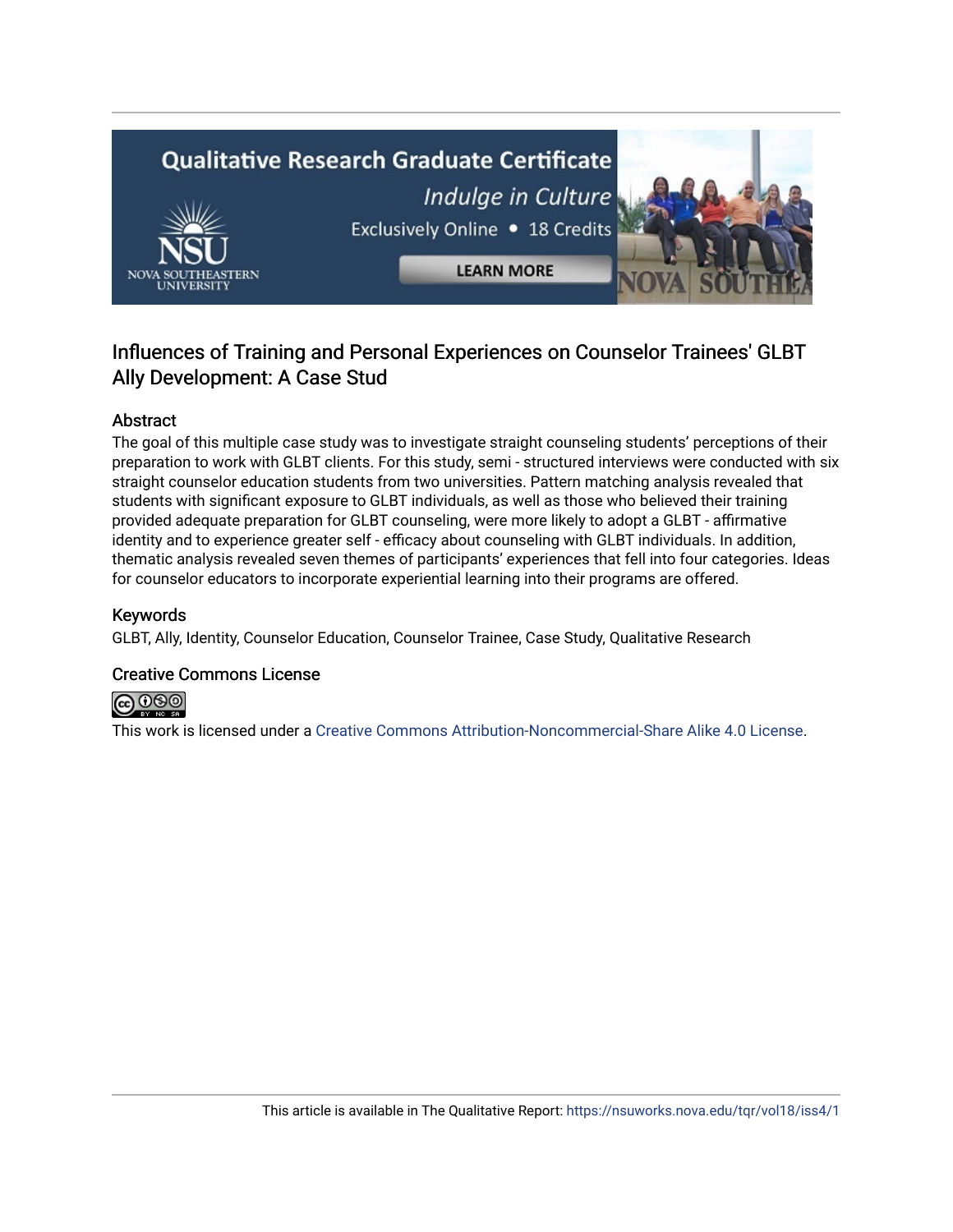

*The Qualitative Report* 2013 Volume 18, Article 7, 1-20 http://www.nova.edu/ssss/QR/QR18/lynch7.pdf

## **Influences of Training and Personal Experiences on Counselor Trainees' GLBT Ally Development: A Case Study**

Shannon L. Lynch, Rick A. Bruhn, and Richard C. Henriksen, Jr. Sam Houston State University, Huntsville, Texas USA

*The goal of this multiple case study was to investigate straight counseling students' perceptions of their preparation to work with GLBT clients. For this study, semi-structured interviews were conducted with six straight counselor education students from two universities. Pattern matching analysis revealed that students with significant exposure to GLBT individuals, as well as those who believed their training provided adequate preparation for GLBT counseling, were more likely to adopt a GLBT-affirmative identity and to experience greater self-efficacy about counseling with GLBT individuals. In addition, thematic analysis revealed seven themes of participants' experiences that fell into four categories. Ideas for counselor educators to incorporate experiential learning into their programs are offered. Keywords: GLBT, Ally, Identity, Counselor Education, Counselor Trainee, Case Study, Qualitative Research*

Literature surrounding gay, lesbian, bisexual, and transgender (GLBT) issues in counseling clearly has established that the therapist's sexual orientation is important to GLBT clients (Burckell & Goldfried, 2006; Liddle, 1999; Perry & Barry, 1998). Counselors who identify as GLBT have an advantage over their heterosexual counterparts in that they are often perceived by GLBT clients as having knowledge about GLBT-specific issues and to have increased empathy about their struggles due to shared experiences (Graham, 2009). In contrast, GLBT clients often perceive straight counselors as harboring heterosexist attitudes and feelings of homophobia (Garnets, Hancock, Cochran, Goodchilds, & Peplau, 1991; Graham, 2009; Liddle, 1997) and, especially concerning straight male counselors working with gay male clients, as being indirect contributors to the struggles for which they seek counseling (Perry & Barry, 1998).

In addition to GLBT clients' preference for GLBT therapists, researchers also have found that GLBT individuals seek counseling services at a higher rate than do their heterosexual peers (Liddle, 1997; Razzano, Cook, Hamilton, Hughes, & Matthews, 2006), that they tend to participate in a greater number of counseling sessions than heterosexuals (Bieschke, McClanahan, Tozer, Grzegorek, & Park, 2000; Liddle, 1997), and that the GLBT population is steadily becoming more visible in society (Bull, 2000; Gross, 2001). These findings might point to a need in the counseling profession for more practicing GLBT counselors to adequately serve the increasingly visible homosexual population. However, counselor education programs are not comprised solely of GLBT students. In fact, the majority of students in counselor education programs are heterosexual, which means that counselor education programs are producing many new counselors who may be perceived by GLBT clients as bearing the stigma of a heterosexual label. Moreover, counselor education students who are straight may have little or no personal experience with GLBT individuals, and their only knowledge of GLBT issues and clients may come from the exposure to them that they receive in their counselor education programs (Graham, 2009).

The issue, then, is not how counselor education programs might produce more GLBT counselors to meet the needs of GLBT clients, but rather, how counselor education programs can provide adequate training to produce counselors who, be they gay, straight, bisexual, or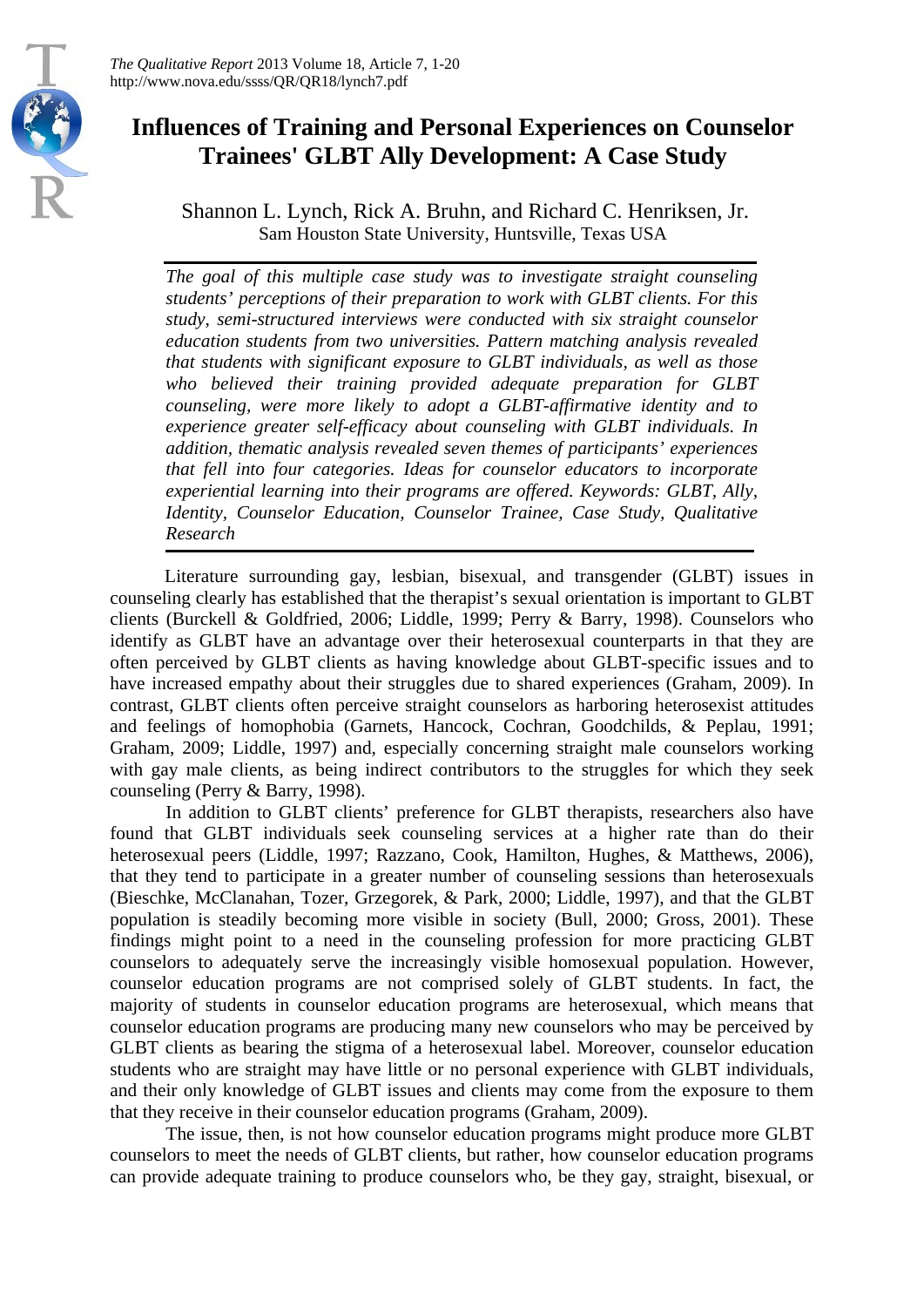transgendered, are knowledgeable about issues that are unique to the GLBT population and who are competent and comfortable in working with GLBT clients. Bieschke and Matthews (1996) underscored the need for such counselors, and they extended the description of GLBTcompetent counselors by describing them as *affirmative*, which means that they espouse more than simply an absence of harmful and negative behaviors and attitudes toward, and a mere *acceptance* of, GLBT clients, but that they also *value* them as individuals and behave in ways that convey this.

Researchers in the fields of counselor education and psychology have been calling loudly for the integration of GLBT education into training programs over the past two decades (Israel & Selvidge, 2003; Matthews, 2005; Tyler, Jackman-Wheitner, Strader, & Lenox, 1997; Whitman, 1995). In response to their call, professional organizations such as the American Counseling Association (ACA), the Council for Accreditation of Counseling and Related Educational Programs (CACREP), the Association for Lesbian, Gay, Bisexual, and Transgender Issues in Counseling (ALGBTIC), and the American Psychological Association (APA) have revised their standards to promote counselors' understanding of multicultural issues, including those pertaining to sexual minorities, and their practice of ethical counseling with diverse populations (ACA, 2005; ALGBTIC, 2009; APA, 2000; CACREP, 2009). Moreover, some counselor educators and psychologists have been attempting to train students for working with GLBT clients, either by incorporating GLBT topics into multicultural classes (Israel & Selvidge, 2003) or by infusing GLBT education throughout the entire curricula of a counseling or psychology program (Ponterotto, 1997).

A handful of recent studies have shown that, while counselor education and psychology programs are making progress toward producing GLBT-competent counselors (Sherry, Whiled, & Patton, 2005), and while counselor education departments are becoming more affirming of sexual minorities (Beals, 2007), counseling and psychology students still generally believe they are graduating from their programs inadequately prepared to meet the needs of GLBT clients (Graham, 2009; Murphy, Rawlings, & Howe, 2002; Sherry et al., 2005). A study by Graham (2009) that included both GLBT and heterosexual counselors-intraining indicated that GLBT counseling students leave their programs feeling more prepared to work with homosexual clients than their heterosexual counterparts, largely due to their own experiences with sexual identity development. Yet, as previously noted, there is a need for *all*  counselors-in-training, not just those who identify as GLBT, to enter the field as GLBT competent counselors.

To date, minimal research has been conducted strictly to investigate straight counselor education students' training for working with clients of the GLBT population or their ally development training. As defined by Lynch and McMahon-Klosterman (2006), an ally is "a person from a position of privilege who acts with and is aligned with individuals or groups who are oppressed and marginalized" (p. 126). According to the Council for the Accreditation of Counseling and Related Educational Programs (CACREP, 2009), counselor educators in accredited counseling programs must equip graduate students not only with knowledge of "theories, approaches, strategies, and techniques shown to be effective when working with specific populations" (p. 32), but also with skills to "Advocate for policies, programs, and services that are equitable and responsive to the unique needs of clients" (p. 32; i.e., ally development training).

One study of note on the topic of ally development training was conducted by Ji, Du Bois, and Finnessy (2009). Using multicultural counseling theory (MCT), social identity theory (SIT), and self-concept formation theory (SCFT) as a comprehensive framework for GLBT ally development, Ji et al. (2009) created and implemented a GLBT ally course used for training heterosexual students to become GLBT allies. The course consisted of weekly lectures, GLBT-themed activities, and student presentations of GLBT topics. Following each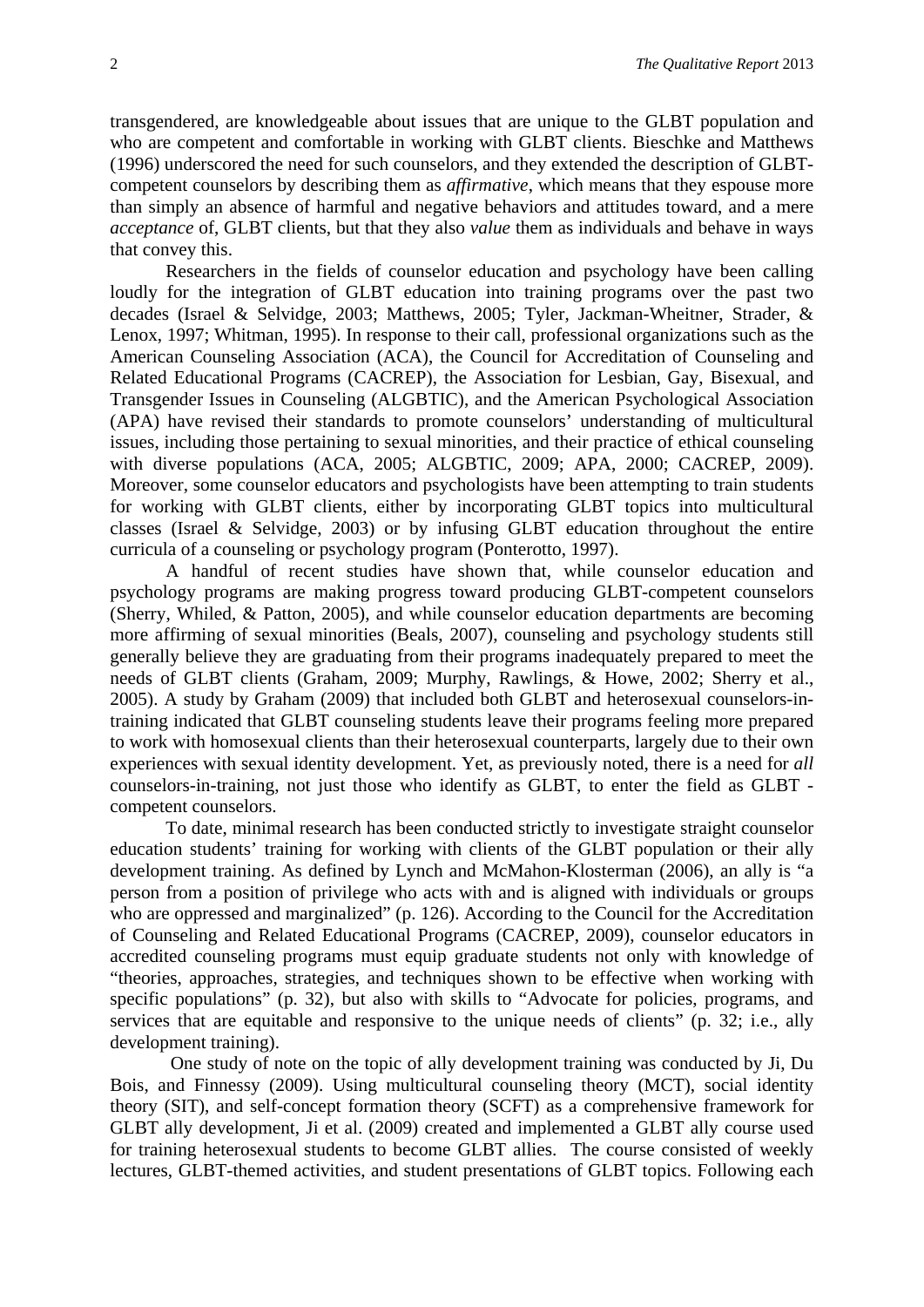assignment, students wrote two-page reaction papers. At the completion of the course, Ji et al. conducted a qualitative analysis of the students' papers to identify themes related to the students' experiences of becoming allies.

Multicultural counseling theory (MCT) posits that, for effective interactions with minority group members, members of a majority group need to acquire appropriate attitudes toward, knowledge of, and skills for working with the minority group (Arrendondo, 1999). Regarding attitudes, Ji et al. (2009) found that the students in their study were eager to explore a multitude of GLBT-related topics. Some expressed an internal conflict regarding the juxtaposition of an ally identity with their religious beliefs, but students generally expressed a sincere desire to acquire the knowledge and skills necessary to effectively counsel GLBT clients. During the course, the acquisition of knowledge about GLBT-related issues occurred in a variety of ways for the students. For one particular assignment, students were required to interview a member of the GLBT community. Ji et al. (2009) found that, despite their willingness to conduct the interviews, students expressed that it was important for them to feel safe with their interviewees due to insecurities about their skills set for working with GLBT individuals. An important finding in the study was that students believed that having direct, personal experiences with members of the GLBT population was an effective way to gain necessary skills for working with GLBT clients.

The purpose of this descriptive case study was to expound on Ji et al.'s (2009) research regarding straight students' development in becoming GLBT allies. Specifically, it explored further the ways in which straight counselors-in-training believe their personal experiences with GLBT individuals contribute to their sense of self-efficacy and preparation for working with GLBT clients, as well as their perceptions regarding the adequacy of GLBT training in their counselor education programs. The findings add to the existing knowledge of heterosexual GLBT ally development and inform counselor educators of effective strategies for improving GLBT training in counselor education programs.

For the purpose of this paper, the term *stray* (i.e., a juxtaposition of the terms *straight*  and *gay*) is used to describe a straight counselor who holds basic knowledge of gay, lesbian, bisexual, and transgender issues and a sense of competence in working with GLBT clients. In addition, a stray counselor is one who demonstrates affirmative behaviors with GLBT individuals as described by Bieschke and Matthews (1996). However, a clear demarcation is asserted between a stray counselor and an ally*.* The demarcation is necessary because the term *ally* implies counselor advocacy on behalf of not only GLBT clients, but also on behalf of the GLBT population as a whole, as asserted by Kendall (2001) when he explained that to don the role of ally carries the responsibility of verbalizing one's beliefs regarding the marginalized community in all identities and roles. The authors of this study sought to investigate not only students' basic sense of counselor competency with GLBT clients (i.e., identification as a stray counselor), but also their perceptions of themselves as allies with the GLBT community. Therefore, the term *stray counselor* is clearly differentiated from the term *ally* and is presented as a means of identifying straight counselors who hold a sense of competence in working with, and who hold basic knowledge of, clients who are members of the GLBT community.

The aforementioned definitions are presented to establish a hierarchy of GLBTaffirmative identities. Per social identity theory (SIT; Burke & Tully, 1977), an individual chooses to identify himself or herself to others based on a set of internalized meanings applied to the self. The internalized meanings are formed as a result of social interactions. Whether or not an individual will associate with and identify themselves as a member of a social group is determined by the quality of interactions with members of that group (Burke & Tully, 1977). Furthermore, each person possesses multiple identities, which are internally arranged in an identity hierarchy. Identities that are more salient than others and that are more congruent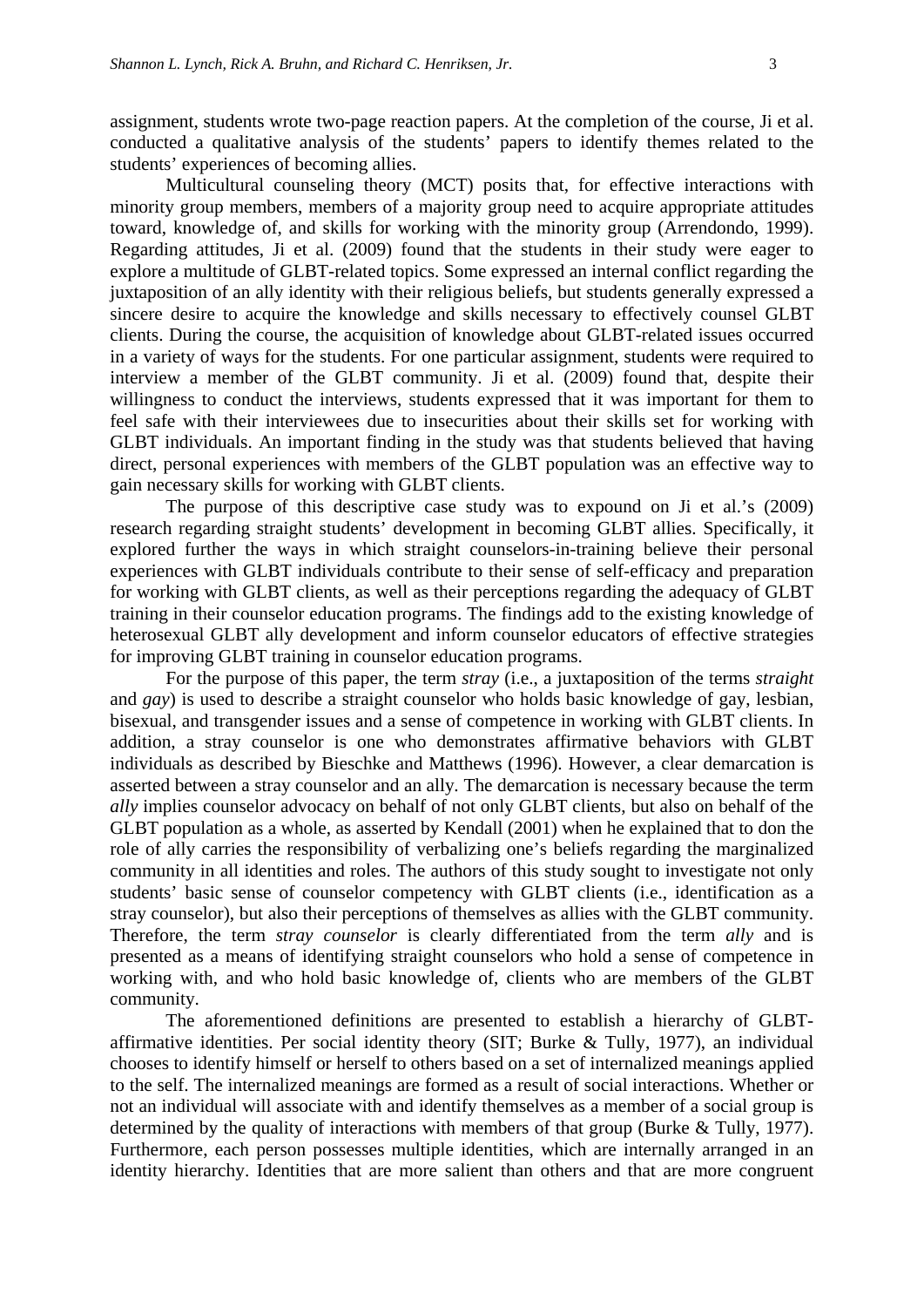with a person's actions and interpersonal experiences will hold higher rankings on the identity hierarchy and ultimately will be chosen for presentation to the external world (Burke & Tully, 1977). With SIT as the theoretical framework, and keeping in mind that the *quality* of interactions with members of a social group determines an individual's adoption of an identity with that group, the term *stray counselor* is presented to identify a developmental point between a non-GLBT affirmative identity and a GLBT ally identity in the identity hierarchy.

In contemporary literature, the term LGBTQ has been used to reference individuals who are lesbian, gay, bisexual, transgendered, and questioning (Singh & Shelton, 2011). Others have expanded the acronym to LGBTQQA to also include those who identify as queer and those who are allied to the gay community (Snively, 2003). However, the American Counseling Association (ACA), "the world's largest association exclusively representing professional counselors in various practice settings" (ACA, 2011, para. 1), uses only the specific terms, *lesbian, gay, bisexual,* and *transgender* (i.e., GLBT), in their language regarding ethical practice with non-heterosexual individuals (ACA, 2005). In keeping with the language of the ACA, the term *GLBT* will be used in this study to explore straight counselor education students' knowledge of and preparation for working with nonheterosexual clients.

Because contemporary counseling standards dictate that counseling practitioners demonstrate both multicultural competencies and social justice agendas in their practice, counselor educators must be informed of appropriate training methods for use in multicultural instruction in their programs. Presently, a dearth of information exists to inform counselor educators of factors that contribute to straight counselor education students' acquisition of attitudes, knowledge, and skills necessary for GLBT-competent counseling. In addition, very little is known about straight students' GLBT-affirmative identity development, or about andragogical practices that might be useful for ally development training in counselor education programs. Because investigation of heterosexual students' preparation for working with GLBT clients has been, and continues to be, in an exploratory phase, the limited studies that exist on the topic have been predominantly (if not wholly) qualitative in nature (e.g., Beals, 2007; Burckell & Goldfried, 2006; Graham, 2009; Israel & Selvidge, 2003; Ji et al., 2009; Lynch & McMahon-Klosterman, 2006; Matthews, 2005; Sherry et al., 2005). The exploratory case study approach used in this research was designed to expand on prior studies pertaining to heterosexual counseling students' perceptions of the ways in which their graduate programs, as well as their personal experiences with GLBT individuals, prepare them for GLBT-competent counseling. The results of this study strengthen the foundation of knowledge on which counselor educators might rely to guide andragogical practices for GLBT training in their programs, and on which researchers might base related studies in the future.

The overarching question for this case study research was: How are straight counselors-in-training prepared for counseling GLBT clients? The sub-questions sought to explore the ways in which students believe their counselor education programs, as well as their personal experiences with GLBT individuals, have contributed to students' preparation for working with the GLBT population and included: (a) How do straight counselor education students believe their graduate programs have trained them for working with GLBT clients?; (b) What part does personal experience with GLBT individuals contribute to straight counselor education students' preparedness for working with GLBT clients?; (c) In what ways do straight counselors-in-training believe they could be better prepared for working with LGB clients?; (d) How might students perceive themselves as stray counselors?; and (e) What factors contribute to a stray counselor identity versus an ally identity?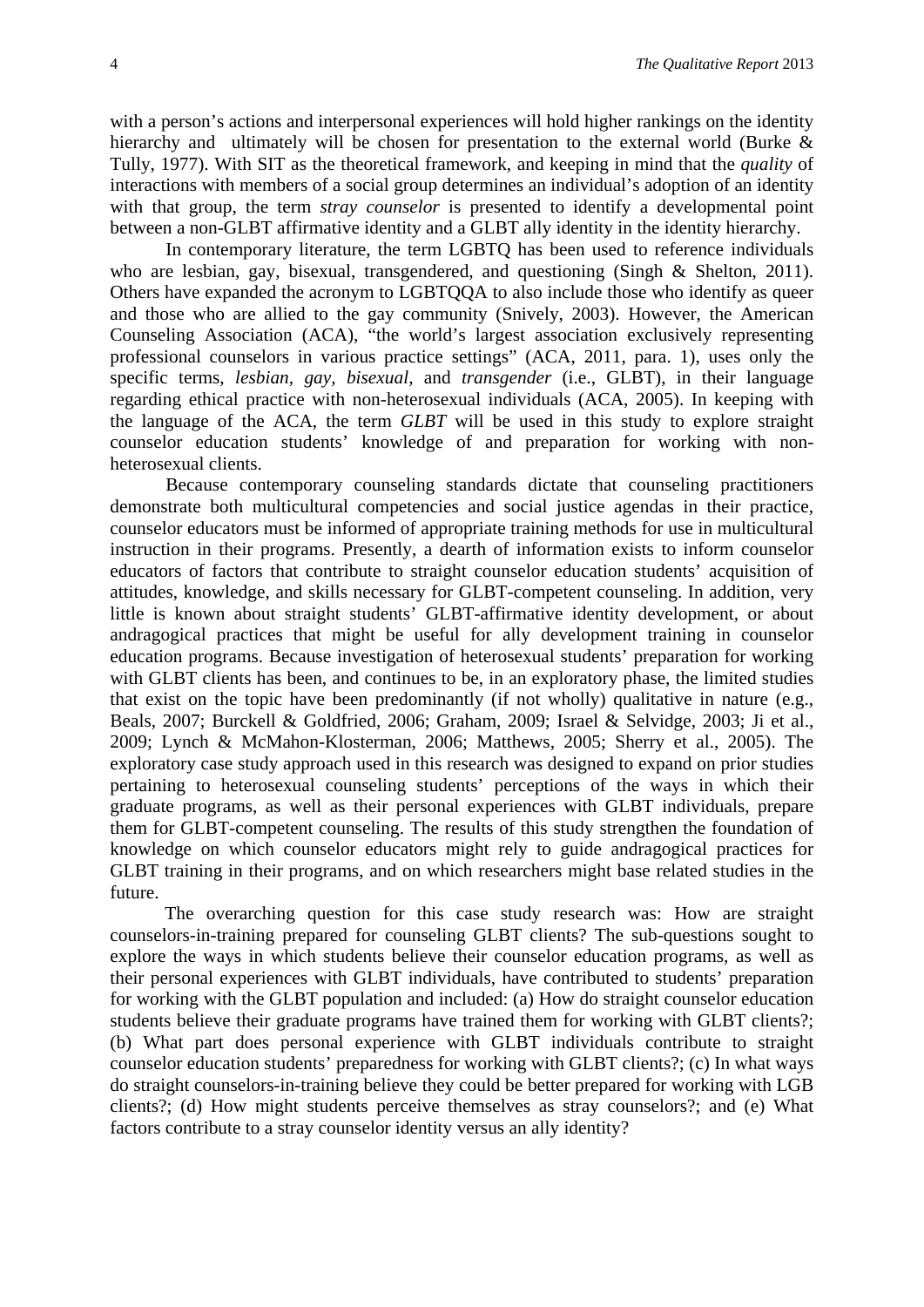#### **Researcher Context**

This study is of particular interest to the primary author, who is a straight doctoral student in a CACREP-accredited counselor education program. The first author is also a friend and family member of GLBT individuals and is a social justice advocate for the GLBT population. The second author is a straight counselor educator who supervises and counsels from a multicultural agenda. The third author is an advocate for the GLBT population and has served as a volunteer for several GLBT organizations. His best friend is a gay male in a committed relationship, and he serves as an advocate for GLBT issues in the counseling profession.

#### **Method**

A holistic multiple-case study research design (Yin, 2009) was used to conduct this study. In case study research, a multiple-case study is the preferred method when the researcher seeks to use replication logic, which involves choosing cases for which similar results (i.e., literal replication) or contrary results (i.e., theoretical replication) are expected. The use of replication logic lends greater internal validity to the study and yields results that are more robust in nature (Yin, 2009). A holistic study is used when each case will be analyzed as a holistic unit apart from the other cases (Yin, 2009).

#### **Participant Recruitment**

Prior to participant recruitment, the researchers obtained permission from their Institutional Review Board for the Protection of Human Subjects to conduct the study. Participants were recruited via criterion sampling (Patton, 2002) from two public universities in Texas, one CACREP-accredited and the other non-CACREP-accredited. Specifically, the first author contacted an instructor of the master-level counseling field practicum course at each university to request permission to present the study to field practicum students and to schedule a visit to each university. Subsequently, the first author drove to each university on the respective agreed-upon dates and presented the study to the instructors' field practicum students. Following an introduction to the study, the first author explained the criteria for participation, which were:

- enrollment in a Masters-level counselor education program at the time of the study,
- enrollment in a field practicum course in one of their last two semesters preceding graduation,
- pursuit of either a Licensed Professional Counselor (LPC) license, a Licensed Marriage and Family Therapist (LMFT) license, or a school counselor certification,
- completion of a multicultural counseling course in their counselor education program, and
- a self-identified heterosexual orientation.

Individuals who met the criteria for eligibility and who also indicated an interest in participation were asked to read an informed consent document and to offer signed consent. Ultimately, six eligible individuals (i.e., cases) volunteered to participate (three from each university).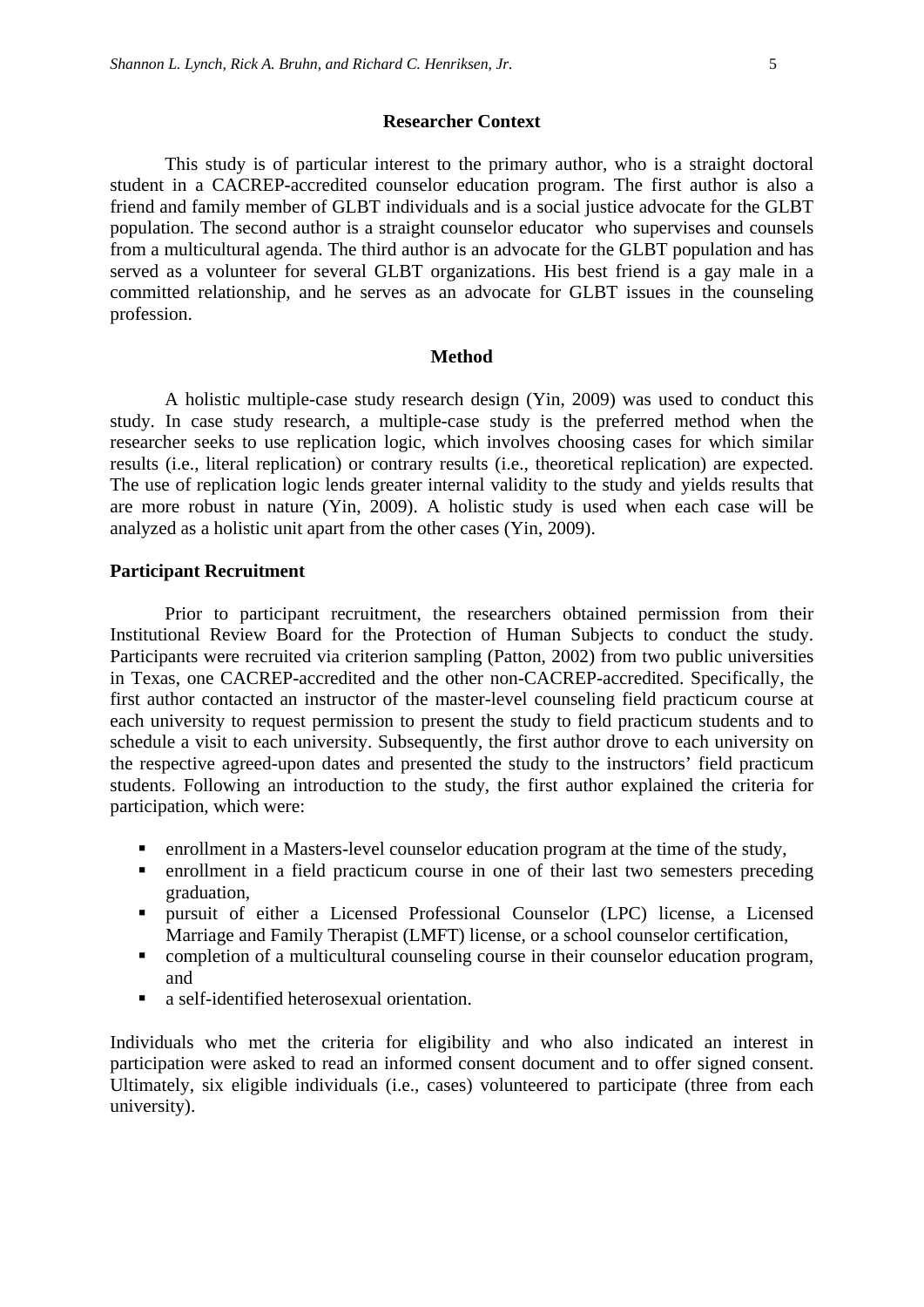#### **Instrument**

The demographics questionnaire consisted of 10 questions, some multiple-choice and some open-ended. The questionnaire was used to collect demographic data about individual characteristics, such as age, race and ethnicity, religious affiliation, and gender. The questionnaire also included questions that addressed sexual orientation and participants' information regarding their specific counseling programs.

The first author conducted all interviews using a case study protocol. "The protocol is a major way of increasing the *reliability* of case study research and is intended to guide the investigator in carrying out the data collection from a single case" (Yin, 2009, p. 79). The protocol contained not only the interview questions, but also the procedures and general rules to follow when conducting the interviews (Yin, 2009). Interview questions on the protocol included the following:

- *How knowledgeable are you about GLBT issues?*
- *Describe the ways in which your counselor education program has provided training about GLBT issues.*
- *Do you have any personal experiences that have contributed to your understanding of GLBT issues and clients?*
- *How have your views of homosexuality changed since the time you began your training in counselor education?*
- *How might your views of homosexuality affect the ways in which you work with GLBT clients?*
- *Overall, how prepared are you to work with GLBT clients?*
- *How could you have been better prepared for working with GLBT clients?*
- *With which term, if either, do you more closely identify, stray counselor or ally?*

Operational definitions for the terms *stray counselor* and *ally* were included on the protocol. During each interview, the interviewer presented the definitions prior to the last interview question to ensure standardization of participant understanding.

#### **Data Collection**

Prior to collecting data, the first author conducted a pilot case study with one participant for the purpose of "refin[ing] data collection plans with respect to both content of the data and the procedures to be followed" (Yin, 2009, p. 92). The pilot case study was conducted a priori to the interviews conducted with the study participants at their respective universities.

On the days the study was presented to students, the first author gave the participants the demographics questionnaire to complete immediately following collection of their informed consent documents. The first author then conducted a focused one-on-one interview with each participant in a nearby empty classroom during the students' regularly-scheduled class sessions. Each interview lasted approximately 30 minutes. To protect confidentiality, the first author instructed all participants to choose pseudonyms to identify themselves during interviews. The first author referred to participants by their pseudonyms on all written documentation, with the exception of the informed consent document, which the first author personally collected from participants and subsequently stored in a locked cabinet. All interviews were video-recorded, and the first author noted participants' responses on the case study protocol as a second means of documenting the content of the interviews. The first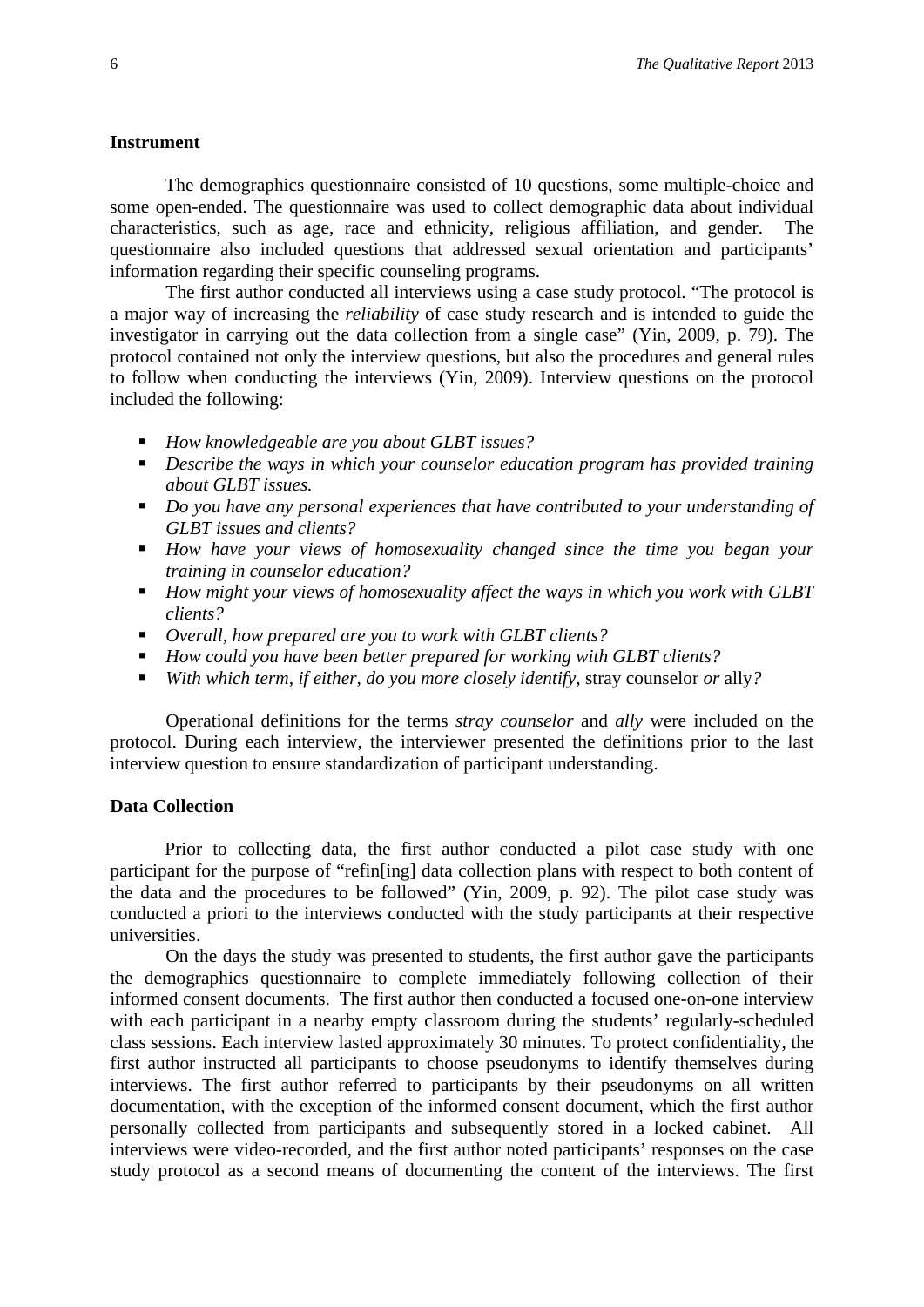author transcribed from the videos following each day of interviewing. She then viewed the videos for comparison with the transcriptions. Subsequent to data analysis, all videorecordings were properly destroyed.

#### **Data Analysis**

As Patton (2002) explained, "Sometimes…qualitative analysis is first deductive…. After or alongside this deductive phase of analysis, the researcher strives to look at the data afresh for undiscovered patterns and emergent understandings" (p. 454). Adopting Patton's premise, we chose to use pattern matching (Yin, 2009) to compare each individual case with predicted patterns (i.e., deductive analysis). Guided by the overarching research question (i.e., *How are straight counselors-in-training prepared for counseling GLBT clients?),* we predicted four patterns, stated as propositions, as our first data analysis strategy for case study research (Yin, 2009). As Yin explained, "If the patterns [of participants' experiences] coincide [with empirically-predicted patterns], the results can help a case study to strengthen its internal validity" (p. 136).

Considering our interest in the parts that counselor training and personal experience with GLBT individuals play in trainees' ally identity development, we developed four propositions, each with the equivalent of two "independent variables" and one "dependent variable", to predict the likelihood that a counselor trainee would identify as a stray counselor, a GLBT ally, or neither. The propositions were guided theoretically by both multicultural counseling theory and social identity theory. The first independent variable, *a significant relationship with or exposure to GLBT individual(s)*, was based on Ji et al.'s (2009) finding that students believe that having personal experiences with members of the GLBT population is an effective way of gaining skills for working with GLBT clients. The second independent variable, *adequate training regarding GLBT issues in counselor education programs,* was based on the MCT premise that knowledge of a minority group is necessary for effective interactions with the minority group's members (Arrendondo, 1999). Each proposition had one predicted outcome (the dependent variable), which was selected from the following: stray counselor identity, ally identity, and neither.

Proposition 1 predicted that the combination of personal experiences with GLBT individuals and adequate GLBT training in counselor education programs would provide the optimal opportunity for students to gain the attitudes, knowledge, and skills necessary to cultivate a GLBT ally identity. Propositions 2 and 3 both predicted that, in the absence of one of the independent variables, students would fall short of adopting a GLBT ally identity. Instead, they might opt for the lower GLBT-affirmative identity, stray counselor. The prediction of the outcomes of these propositions was derived from Ji et al.'s (2009) finding that, although heterosexual students might hold affirmative attitudes toward GLBT individuals, they might also feel somewhat insecure about their skills set for working with GLBT clients when they lack a strong foundational knowledge about GLBT topics. Proposition 4 predicted that students who had not had personal experiences with GLBT individuals and had not received adequate GLBT training in their counselor education programs would adopt neither a stray counselor nor a GLBT ally identity. This proposition was congruent with the MCT tenet that majority group members who do not acquire necessary knowledge of, and skills for working with, members of a minority group will not be able to work effectively with members of that group (Arrendondo, 1999). Also, because the experiences symbolized by the fourth proposition do not include interactions with members of the GLBT population, the proposition is also congruent with the SIT premise that adoption of a social group identity is determined by the quality of interactions one has with members of that social group (Burke & Tully, 1977).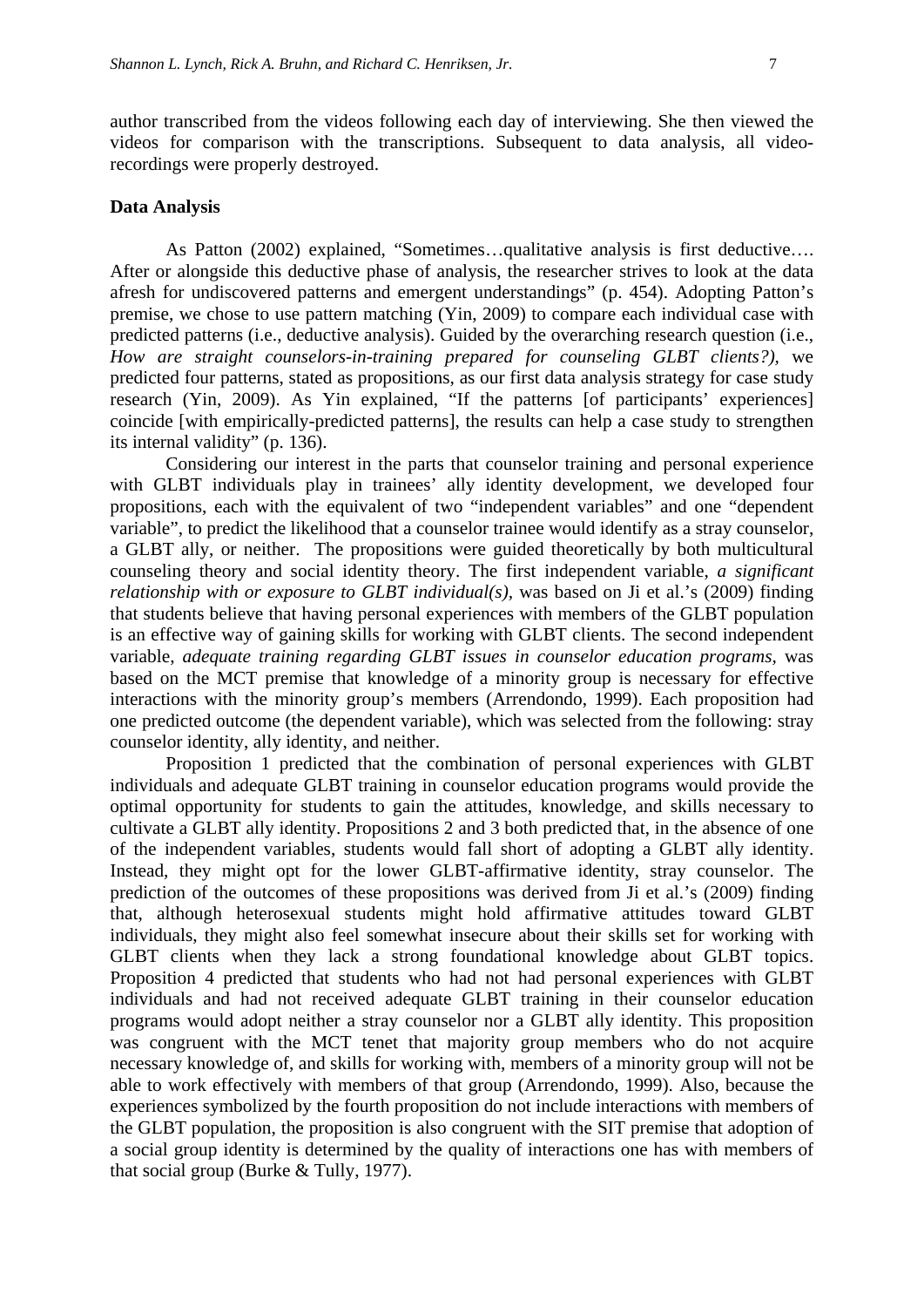The first author conducted the pattern-matching analysis. As Yin (2009) explained, "the actual pattern-matching procedure involves no precise comparisons" (p. 140) and is at the discretion of the researcher. To begin the process of analysis, the author read through all transcriptions to get a sense of the data as a whole (Patton, 2002). Subsequently, she compiled a case description for each case. "The case record [description] includes all the major information that will be used in doing the final case analysis and writing the case study" (Patton, 2002, p. 449). Each case description was constructed by editing raw data from transcripts, removing redundancies, and fitting parts together to produce a complete, yet manageable, record of the case (Patton, 2002). The case descriptions then were e-mailed to the participants to verify their accuracy. Revisions to the descriptions were made based on participants' responses.

After verifying case descriptions with participants, the first author compared each case to the four propositions, which focused attention on data pertaining to the variables of interest in the study (Yin, 2009): (a) students' personal experiences with members of the GLBT population (independent), (b) students' GLBT training in their graduate programs (independent), and (c) the students' adoption of a GLBT-affirmative identity (dependent). To begin this process, the first author identified evidence from the case descriptions that pertained to each variable. She then compiled the evidence from all cases into a matrix (Miles & Huberman, 1994) to organize information for the purpose of identifying patterns. A pattern for each case was derived from forming conclusions based on the evidence for each variable that was presented in the matrix. For the first independent variable, it was concluded that students either *had* or *had not* had significant relationships with or exposure to GLBT individuals in their personal lives. For the second independent variable, it was concluded that students either *had* or *had not* received adequate GLBT training in their graduate programs. For the dependent variable (i.e., students' adoption/non-adoption of a GLBT-affirmative identity), conclusions were drawn from participants' statements of self-identification with one of three identities: *GLBT ally, stray counselor,* or *neither.* Once a pattern was identified for each case, the patterns were compared with the theoretical propositions posed at the outset of the study.

To refrain from inadvertently shaping the findings during the process of data analysis, the first author intentionally searched for evidence in the data to support explanations not presented in the initial propositions (Patton, 2002). The consideration of rival conclusions is a process of searching for the "best fit" (Patton, 2002, p. 553) for the data by weighing evidence and "looking for those patterns and conclusions that fit the preponderance of data" (Patton, 2002, p. 553). By engaging in this process, the researcher increases the rigor of the analysis and enhances credibility of the findings (Patton, 2002).

Subsequent to pattern matching, thematic analysis (Patton, 2002) was conducted to identify underlying themes presented through the data that would not have been detected with the use of pattern matching alone. Specifically, we were interested in emerging themes that described participants' experiences regarding GLBT training in their graduate programs, exposure to GLBT individuals in their personal lives, and stray counselor and ally identity. For this study, themes were inductively identified. To begin this process, the first author read through the entire data set several times (Patton, 2002). Then, she analyzed the data for convergence, which involved identifying recurring regularities in the data that she later sorted into categories (Guba, 1978; Patton, 2002). She then moved "back and forth between the data and the classification system to verify the meaningfulness and accuracy of the categories and the placement of data in categories" (Patton, 2002, p. 466). After categories had been definitively determined, the first author assessed them for completeness and reproducibility (Guba, 1978; Patton, 2002). Finally, she examined the data for divergence (Guba, 1978),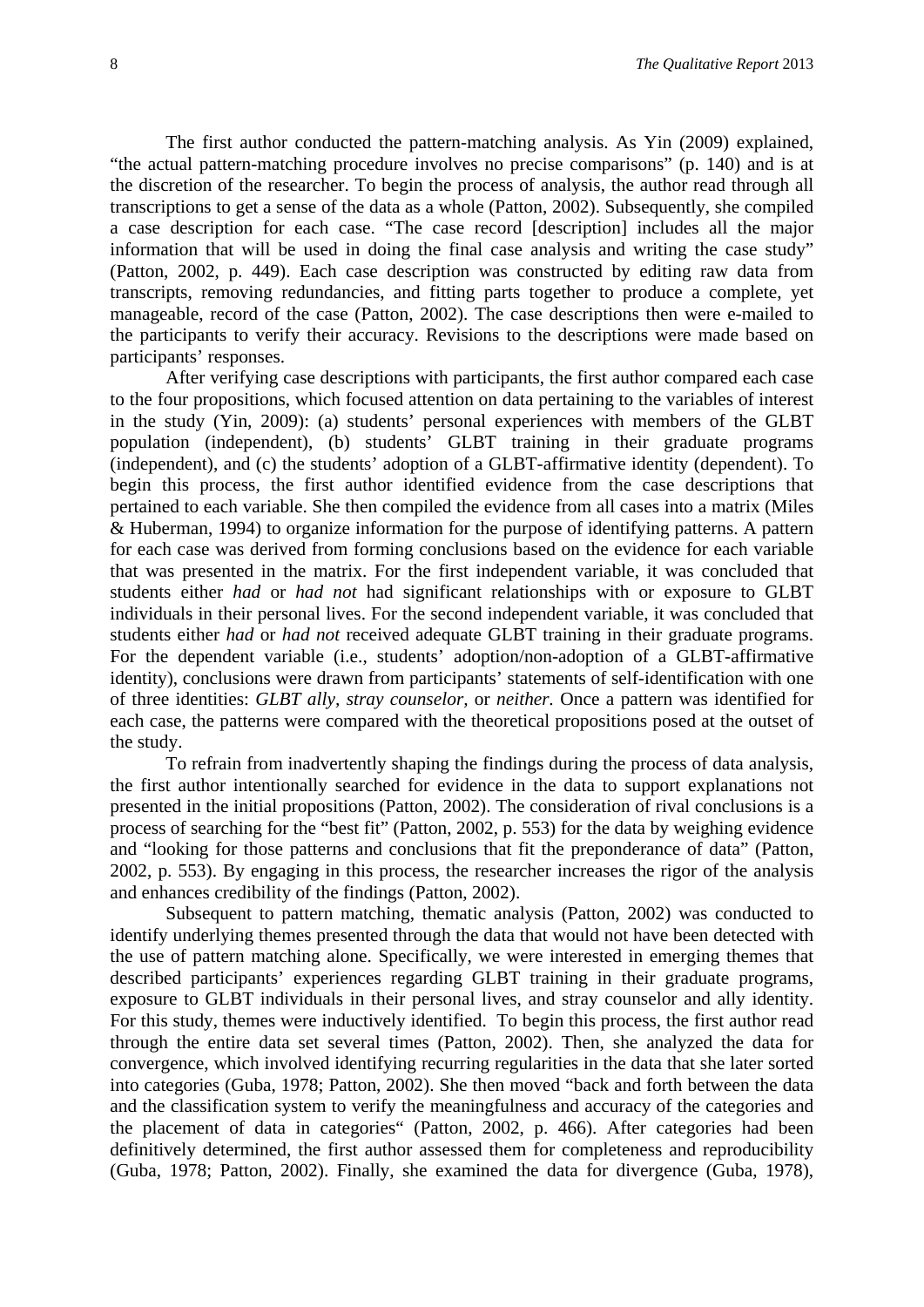which Patton described as "fleshing out" (p. 466) the categories through the process of extending, bridging, and surfacing the data to the point of exhaustion (Guba, 1978). The first author determined that saturation had been met when the introduction of new data led to redundance and yielded no new information (Guba, 1978; Patton, 2002).

The goal of each analysis in the study design was to enhance the findings of the other and to ultimately yield richer, stronger evidence. In essence, pattern matching was used to examine the structure of participants' experiences, and thematic analysis was used to uncover their collective voice. The researchers were able to explore not only the patterns of experience that contributed to stray counselor and ally identity development, but also participants' descriptions of those lived experiences.

#### **Results**

The six participants in this study, five women and one man, ranged in age from 23 to 57, with an average age of 34. All of the participants were White, and all of them identified Christianity as their religious or spiritual faith. Three participants were in a CACREPaccredited program, and three were in a non-CACREP-accredited program. All participants were pursuing a LPC license. One participant was pursuing a school counselor certificate in addition to a LPC license, and one was pursuing both a LMFT and a LPC license. Each participant was evaluated as a holistic case.

#### **Pattern Matching**

In a case study, when rival propositions that predict contrasting results for anticipatable reasons are posed at the outset, researchers seek to establish theoretical replication in data analysis (Yin, 2009). The concern "is with the overall pattern of results and the degree to which the observed pattern matches the predicted one" (Yin, 2009, p. 140).

**Proposition 1.** After comparing each case with the initial propositions, it was found that none of the cases supported Proposition 1, which stated that participants who report significant relationships with or exposure to GLBT individuals in their personal lives and who also report adequate training regarding GLBT issues in their programs will adopt an ally identity. The results do not imply that the proposition was invalid. Rather, it was impossible to assess the legitimacy of the proposition, because there was no case in the study that reported both of the independent variables (i.e., significant relationships with or exposure to GLBT individuals in their personal life and adequate training regarding GLBT issues in their program) necessary for comparison. In future studies, the inclusion of cases that present both of these variables could offer important information about the roles that personal experience with GLBT individuals and adequate program training play in counselor ally identity.

**Proposition 2.** The second proposition stated that participants who report significant relationships with or exposure to GLBT individuals in their personal lives and who report inadequate training regarding GLBT issues in their programs will adopt a stray counselor identity. Three cases in our study matched the pattern posed in the second proposition. Therefore, literal replication, which strengthens the internal validity of the finding (Yin, 2009), was accomplished for Proposition 2. The following case descriptions provide evidence to support this claim. The names of participants are pseudonyms used to protect participants' confidentiality.

*Aubrey.* Aubrey, a 23-year-old White female, identified her best friend as a lesbian. Aubrey explained that her best friend was in a monogamous relationship with another woman to whom she was engaged. However, the lesbian couple was having a difficult time determining how and where they might get married so that their union would be legally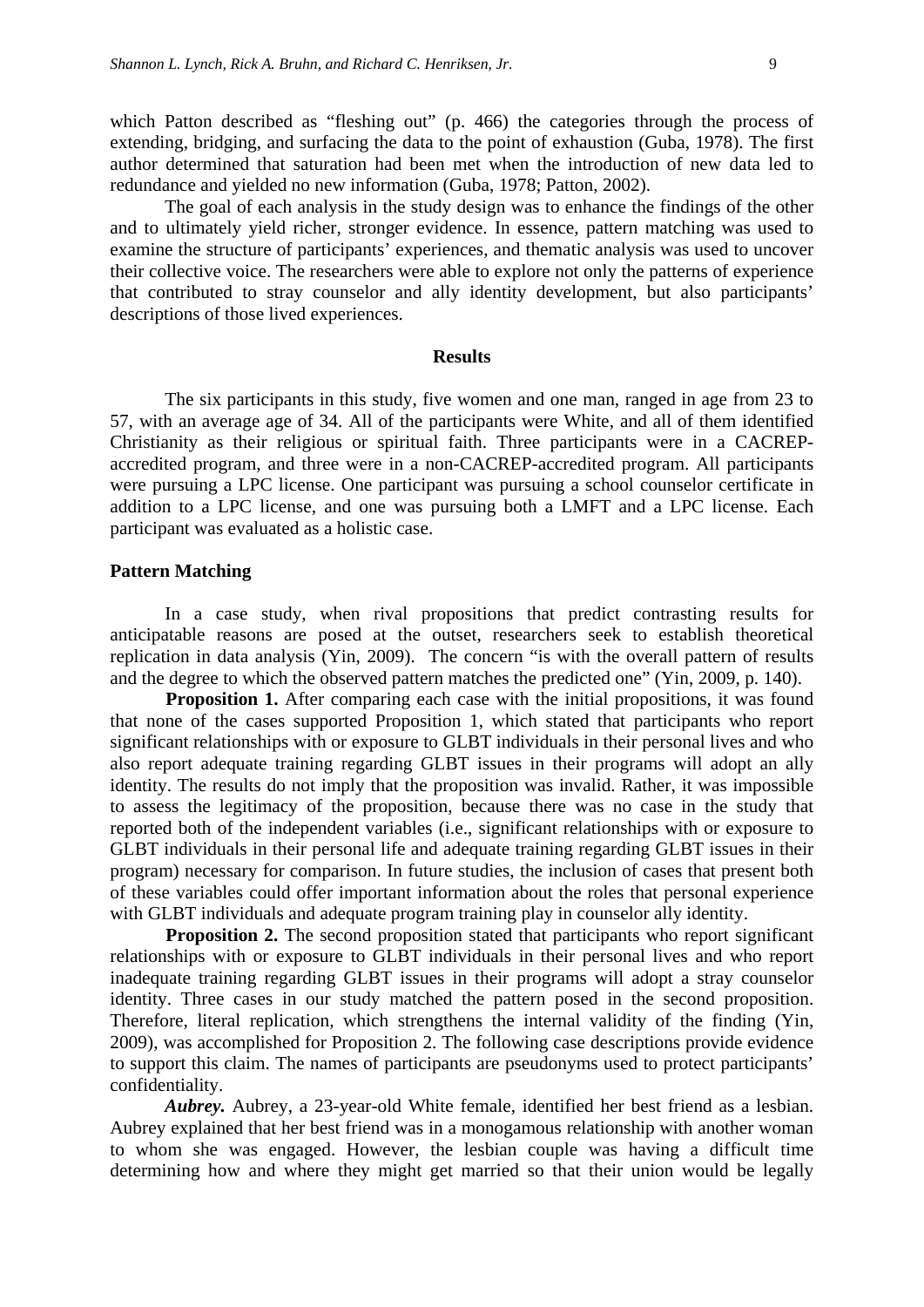binding. Aubrey reported that her relationship with her best friend has taught her about some of the obstacles faced by gays and lesbians. She stated:

[Having a lesbian friend] gives you a new perspective. I mean, it's one thing to say, well, of course I have no prejudice,…but it's another thing when you see it. And you see their relationship, and they probably have the healthiest relationship out of any couple I know….Just being able to see it through her perspective and hear on a daily basis some of the discrimination she faces, I think would help me be more aware of other people enduring it.

Regarding the GLBT training she has received in her counselor education program, Aubrey explained that "cross cultural [counseling] was the only class that really hit on [GLBT issues]." She remembered that in one class session, they had discussed "some of the oppression that they suffer and some of the prejudice that they get, and how they deal with that," but that she has had "no training in specializing in any of them."

Ultimately, Aubrey believed that she could identify more with the term *stray counselor* than she could *ally*. When reflecting on her identity as a stray counselor, Aubrey explained: "In the sense of being multi-culturally competent, I still think I have a lot to learn, but I think I'm willing to learn it, and I do think I would be able to counsel people with these issues in the future." Regarding an ally identity, she said:

I love the definition of ally, but I can honestly say that I don't voice it in every area of my life, and so although I would be supportive of some of the issues with the GLBT community, I don't voice it constantly. I do to people that are close to me…

*Jessica.* Jessica was a 25-year-old White female who had had various acquaintances with GLBT individuals in her personal life. As she explained, "I used to work at the ballet…[and] we worked with a lot of homosexual people." She also said that one of her best friend's brothers was gay, and that she has been friends with and has worked with others who were gay or lesbian. The GLBT individuals Jessica has known in her personal life have played a key role in her understanding of GLBT issues. She summed up their impact on her learning when she said, "My colleagues and friends have shared their personal experience with me that they have dealt with...so I have learned a lot from that experience, rather than someone teaching me about it."

Jessica remembered that, in her counseling training, they "touched on that a little bit" in her cross-cultural class. She said that they had read about GLBT issues some in their textbook, but that "class leaned its way more toward different ethnicities and races, rather than sexual orientation, so honestly I don't feel like we had that much."

Regarding identity, Jessica said, "I relate more to [stray counselor] rather than necessarily an ally." She then explained:

I feel like I'm willing to learn about my…client's culture and counsel them from a competent point of view….I have a pretty good multicultural base,…and I feel like I could work with them….I don't think that the topic of GLBT has hit me in a personal way for me to stand up as an ally. I think that if I had someone closer to me that was that culture, I would more likely lean towards an ally.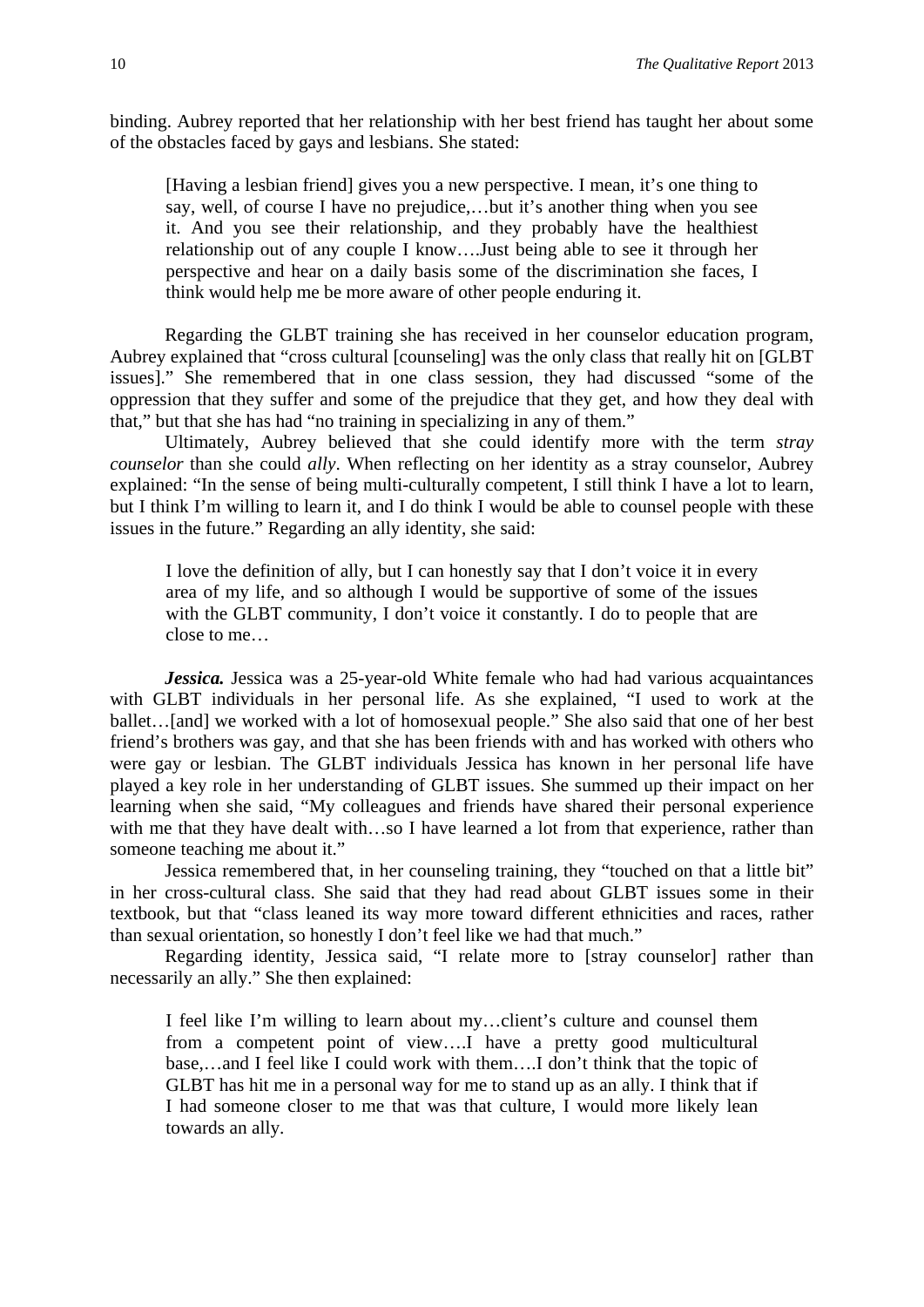*Jennifer*. Jennifer was a White female aged 43. Jennifer had been a nurse for 18 years prior to entering her counselor education program. She explained that the person who had had the most profound impact on her views of homosexuality had been a patient she had treated who was dying of AIDS. Jennifer said:

It was a tough thing to watch this man suffer through AIDS, and be near death, and watch his married brother chastise him, and then watch the younger brother [who was also gay] flaunt [his homosexuality in front of their straight brother], and then see [the patient] grappling and dealing with death.

Jennifer explained that daily exposure to the patient and his family had served as a catalyst for serious self-reflection regarding her views of homosexuality. Ultimately, she came to the conclusion that "you really have to look at the person, and I think that's what Christ calls us to do, is to love the person….God doesn't make junk."

Jennifer also explained that her hairdresser for the past 20 years, a gay man, has also taught her a great deal about the gay lifestyle. From him, she has learned that GLBT individuals have many of the same experiences as heterosexuals. For example, she said that "he had been in a monogamous relationship for about 30 years, and then recently, the other partner messed around on him. It was very much like a divorce." Jennifer also learned from her hairdresser that there are aspects of homosexuality that are unique to the GLBT population. Regarding one discussion with him, she said:

He explained to me that being gay, if you do a sex change, it doesn't make you gay….He described the difference between being gay and needing the sex operation….We have interesting conversations when I go to the hairdresser.

Jennifer reported that there was "not really a whole lot" of training regarding GLBT topics in her counselor education program. She said, "There might have been some discussion in cross cultural and…some discussion in skills." She explained that, ultimately, "what we are taught is that if we have someone that we feel like we cannot counsel…then we are supposed to refer them out."

Insofar as stray counselor identity, Jennifer believed that she possessed enough knowledge of GLBT issues to consider herself a stray counselor. To qualify, she stated, "I think I could [counsel GLBT clients], but I think I need more training….The reason I think I could do it is because of my nursing background." However, Jennifer did not believe that she "would make a very good ally" due to internal conflicts surrounding religious beliefs.

**Rival to Proposition 2.** One case stood out as an anomaly among the others. Although the independent variables of the case matched those of Proposition 2, the outcome was different, which posed an additional rival proposition. The rival proposition was: Participants who report significant relationships with or exposure to GLBT individuals in their personal lives and who report inadequate training regarding GLBT issues in their programs will adopt an ally identity. It was determined that the discrepancy between this case and those that matched proposition 2 could be deemed the product of societal influences. Therefore, the new proposition was labeled a societal rival (Yin, 2009), which contends that, "social trends, not any particular force or intervention, account for the results" (Yin, 2009, p. 135). A description of the case is presented to provide evidence for this finding.

*Janis.* Janis, a 57-year-old White female, has known several gay or lesbian people in her lifetime. She spoke in particular of one lesbian couple that has influenced her understanding of GLBT issues. She explained: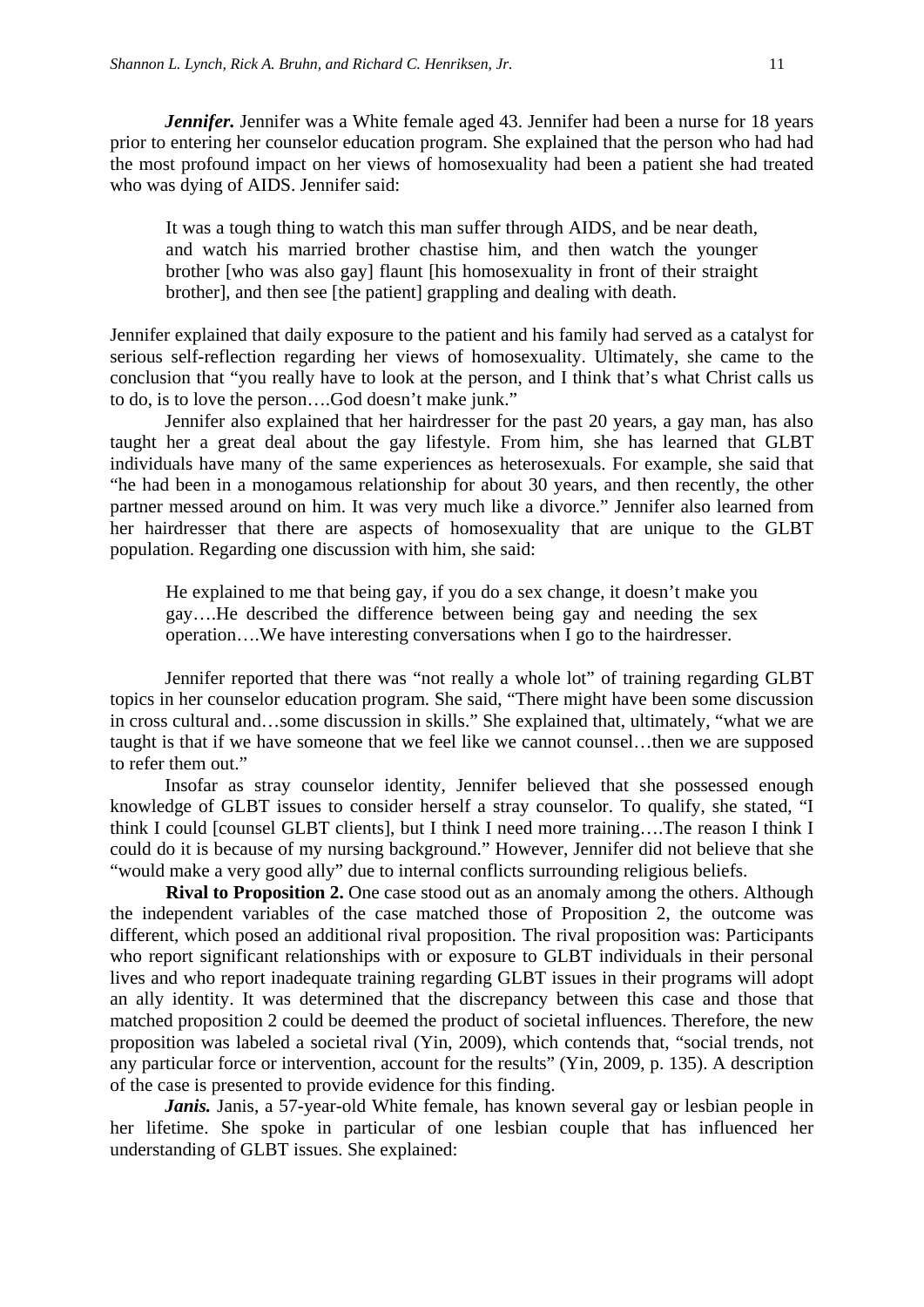My oldest daughter's husband's sister is a lesbian, and she has a long-term girlfriend. Their relationship is probably more stable than most marriages I know. Certainly vacations and family dinners and those types of things with that side of the family, I have certainly been around it. And they have told me things that they have kind of dealt with.

Janis expressed empathy regarding the struggles the lesbian couple has experienced, and she said that she felt as though her discussions with them have contributed to her knowledge of GLBT issues.

Insofar as her counselor education training, Janis said, "in the multicultural class there is some information and material there, but I have to say, in the rest of the classes, it's not too much. It's not even really mentioned that often." Janis's multicultural class was delivered online, and she recalled that the instructor had assigned the students to read one chapter that discussed GLBT issues in their textbook. Other than the one chapter, there had been very little GLBT training in her program.

When asked about her identity as either a stray counselor or an ally, Janis said, "I think I am definitely an ally." She indicated that she was more than willing to voice her support for GLBT causes, regardless of the venue. In her estimation, her ally stance was attributable to the circumstances of her upbringing. She explained:

I grew up in Chicago, where things are probably a little bit more liberal than they are in Texas. I mean, it's the Bible belt, you know? I'm really just kind of appalled at some of the things they have to deal with in this century, you know? It just seems kind of ridiculous to me.

In addition, Janis stated that she grew up during the Civil Rights Movement, and that the liberal societal ideals that surrounded her in childhood had positively affected her ability to accept people who were different from herself.

**Proposition 3.** One of the cases in our study matched the pattern posed in the third proposition, which stated that participants who report no significant relationships with or exposure to GLBT individuals in their personal lives and who report adequate training regarding GLBT issues in their programs will adopt a stray counselor identity. The following case description provides evidence to support this finding.

*John.* John was a 33-year-old White male. John explained that, although he did have friends who were gay, the friendships were not close. As he stated, "we don't really talk about [their relationships], I guess because…I think they choose to not bring it up." He also reported that in his role as a behavior interventionist for at-risk students in a school district, he has not yet had to counsel any GLBT students. As a result, he has not learned much about GLBT individuals through his friendships or his professional experiences.

John did believe that he had received adequate training regarding GLBT topics in his counselor education program. He explained, "I have a book knowledge of the issues, because I do feel like [my university] provided a certain level of information." John remembered that in his Human Growth and Development class, they talked about different life stages "and things that would come with…sexual orientations." In his multicultural class, they discussed societal attitudes toward GLBT individuals, the coming out process, and risky behaviors associated with homosexual lifestyles. He said that, overall, "I feel like the information I got in the master's program provided me a base level [of knowledge about GLBT individuals]."

Regarding his identity, John stated that he sees himself more as a stray counselor than as an ally. To explain, he said, "I would feel comfortable [counseling GLBT individuals]," and, "I would not be ready to say I would turn away GLBT clients just because I'm straight."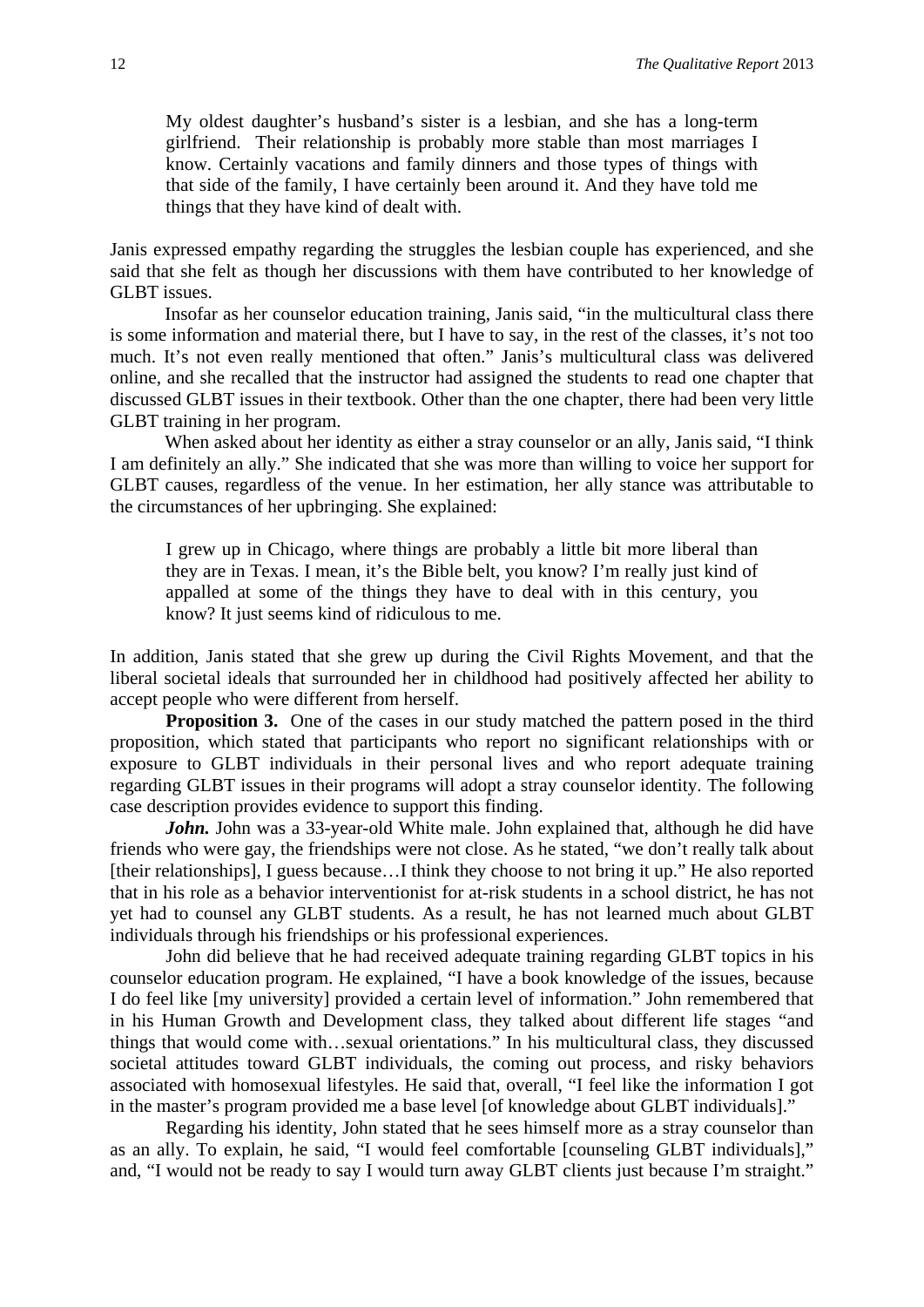In John's estimation, the counselor-client relationship is still at the core of therapy, and he feels confident in his ability to build relationships with clients with the understanding that "I'm going to have to work. Me and that client are going to have to work together to figure [this out]." John did not believe, however, that he could consider himself an ally, primarily because of his identity as a conservative Christian. Although he would feel competent in counseling GLBT clients, he could not see himself as an active leader for their causes.

**Proposition 4.** One case matched the final proposition, which stated that participants who report no significant relationships with or exposure to GLBT individuals in their personal lives and who also report inadequate training regarding GLBT issues in their programs will adopt neither an ally nor a stray counselor identity. The following case description provides evidence for this finding.

*Veronica.* Veronica, a 25-year-old female, reported that she has had no significant relationships with GLBT individuals in her personal life. In her words, "there have been [GLBT] people that I have known, but I do not know them very well."

Additionally, Veronica could not recall much GLBT training in her counselor education program. She explained that "there is a chapter on it in sexual concerns [class], there is a chapter on it in our multicultural class, but specific stuff, I can't remember." She did note, however, that at her internship site for her field practicum internship class, "the therapists that are training me see gay and lesbian clients, so I have sat in on some couple sessions and some individual sessions." Although Veronica has learned through her internship experience that "there are different issues that arise with gay people," she does not believe that she has been adequately prepared in her program for working with GLBT clients.

Concerning a stray counselor identity, Veronica said, "I don't have the knowledge [to be a stray counselor]." Nor did Veronica believe that she could consider herself an ally, primarily due to her lack of understanding of GLBT issues. As she explained, "I don't think you can advocate for something if you don't know a lot about it."

**Summary of pattern matching.** Comparison of the six cases to the initial propositions yielded support for theoretical replication of the independent variables in the study. All but one of the cases matched one of the rival propositions posed at the outset. Literal replication was accomplished for Proposition 2, with three cases matching the pattern predicted in that proposition. One case posed an additional rival proposition, suggesting that societal influences may play a part in a student's adoption of an ally identity. Furthermore, because none of the cases matched the pattern of independent variables posed in Proposition 1, that proposition could not be evaluated.

#### **Thematic Analysis**

Seven themes, falling into four general categories, emerged from the data. The categories included: (a) themes of personal experience, (b) themes of counselor education training, (c) themes of stray counselor and ally identity, and (d) themes of personal beliefs regarding GLBT individuals. A theme was considered significant if at least four of the six participants provided responses to support it.

**Themes of personal experience.** One primary theme emerged regarding the role of personal experience with and exposure to GLBT individuals. The theme was *personal experience has been more helpful than program training.* Four participants voiced support for this theme. One participant succinctly described it when she said, "I think real experience [with GLBT individuals] prepares you, and I don't think our classes have ever provided that for us."

**Themes of counselor education training.** Three themes emerged regarding GLBT training in counselor education programs. The themes were (a) *inadequate training,* (b)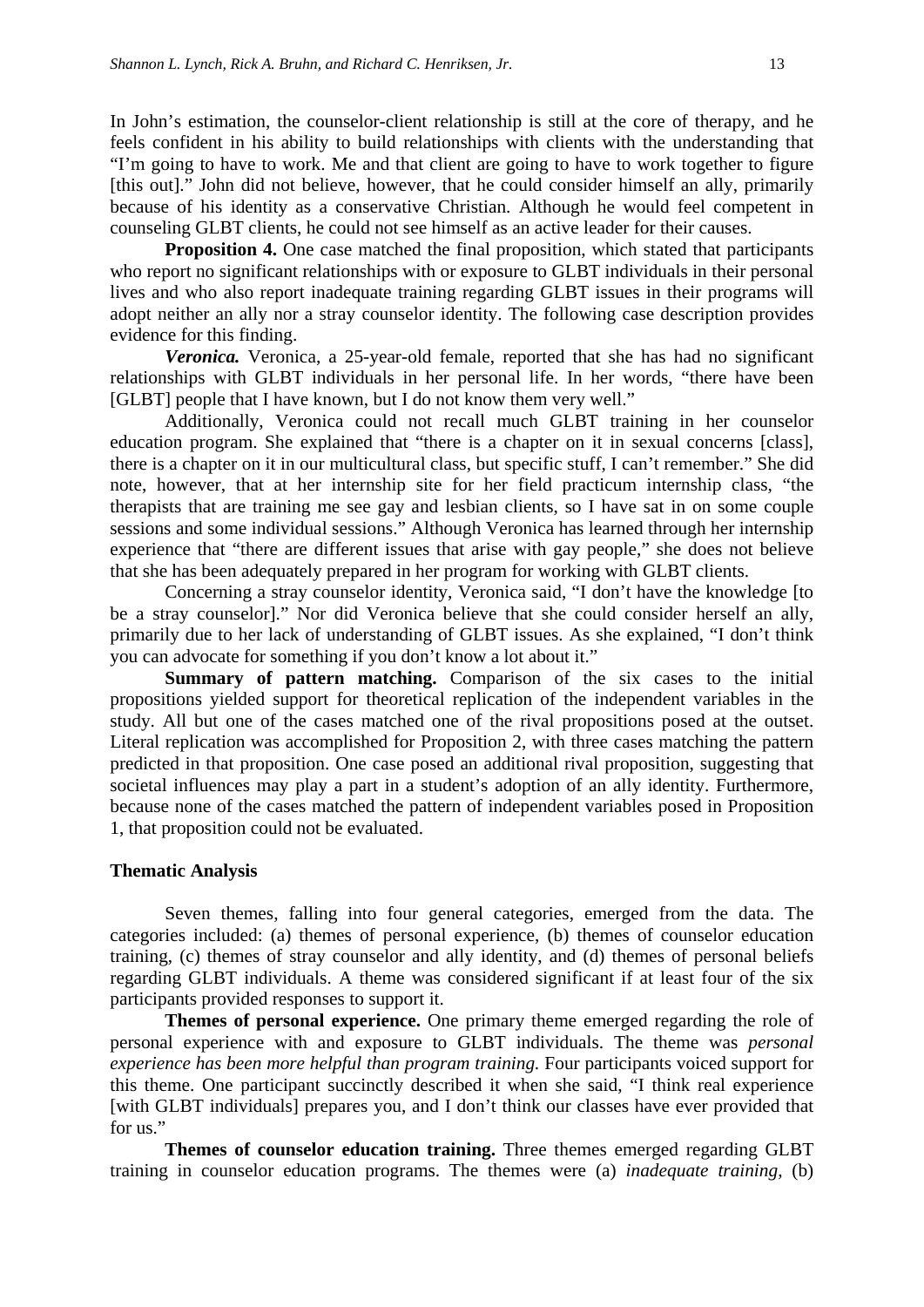*programs should provide more experiential learning,* and (c) *programs foster a greater awareness.*

*Theme 1*. The first theme, *inadequate training,* loudly resounded among the participants in this study. Of the six participants, five reported that their counselor education programs had inadequately prepared them for working with GLBT clients. All five who supported this theme noted that GLBT topics had only briefly been mentioned in their crosscultural/multicultural counseling class, as well as in a handful of other classes. Presentation of material had often been limited to one chapter in a textbook or to classroom discussion during only one class session. Furthermore, one participant provided evidence that suggested a negative approach to classroom discussion of GLBT individuals when she hesitantly reported, "this sounds awful, but I feel like we talked about some of that stuff in abnormal psych. Whether or not it should be there is a different story." In general, though, classroom learning centered on general topics of homosexuals as a minority group and the societal attitudes GLBT individuals must face.

*Theme 2.* Four participants provided responses to support the theme, *programs should provide more experiential learning.* These participants believed that students would be better served if programs incorporated activities and assignments that would provide them direct experience with and exposure to members of the GLBT population. Two participants even offered suggestions for experiential classroom assignments. As one said, "you have to be exposed to that…I don't know if [you could] send a group of people out to a gay bar, or to a gay and lesbian walk, or something like that." Furthermore, two participants noted the value of hearing their classmates' discussion regarding their work with GLBT clients. One participant stated, "there were a lot of school counselors in that class, so they…shared about some of the people that they had counseled that were having some issues or had been discriminated against because they were bisexual. It was very helpful."

*Theme 3.* Despite the general consensus that programs provided inadequate training regarding GLBT issues, four participants reported that they had gained a greater awareness of GLBT issues in their program. Thus, *programs foster a greater awareness* was the third theme identified in this category. As one participant explained, "the number one thing I got out of [my program] is [to] be aware that there are differences, and tread lightly, and don't make assumptions." Still another said, "my awareness of some of the difficulties that they face maybe has increased a little bit….I have become…more empathetic."

**Themes of stray counselor and ally identity.** Regarding stray counselor and ally identity, two primary themes emerged. They were (a) *inhibitions about donning an ally identity* and (b) *insecure stray counselor identity.*

*Theme 1.* The first theme, *inhibitions about donning an ally identity*, described the hesitancy that participants had in identifying themselves as allies. Five of the six participants provided responses to support this theme. Three of those five indicated that religious convictions prohibited them from adopting an ally identity. One participant described the internal conflict regarding religious beliefs as a "catch 22." She stated, "I wouldn't want to be seen at a gay and lesbian walk, personally, because what does that say about my walk with Christ, versus them?" All five participants indicated, however, that they did not hold any personal judgments of GLBT individuals. For most, it was fear of others' judgments that prohibited them from donning an ally identity. John, a public school employee, supported this assertion when he said:

I want to be the person where it's completely safe that students or clients can come. And I will work with them. But when I think of, like, a high school having…a club, or an advocacy group, or something like that…I don't know that I would want to stand with them and be involved…as an active leader.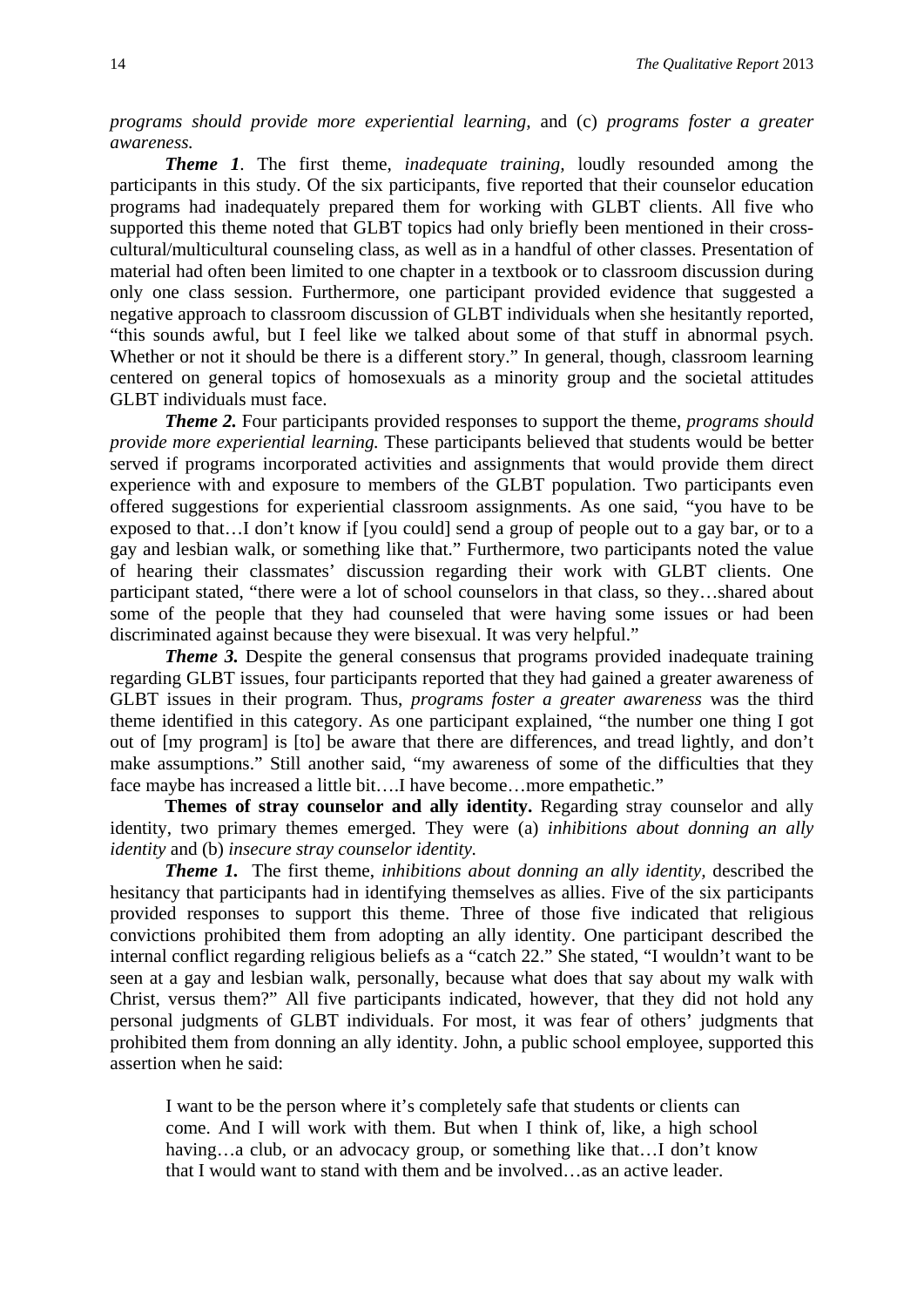*Theme 2. Insecure stray counselor identity* was a theme described by four of the participants. Although all four of those participants identified themselves as stray counselors, they did so with hesitancy. Lack of specific training regarding GLBT issues and clients was the most-frequently cited reason participants felt insecure about calling themselves stray counselors. As one participant articulated, "if they wanted to discuss their sexuality in therapy, and that was their concern,…I think I would be able and definitely willing to do so, but I would need additional training." Another echoed, "I think I could do it, but I think I need more training."

**Themes about personal beliefs regarding GLBT individuals.** One primary theme emerged regarding participants' personal beliefs about GLBT individuals. The theme was, *they're just people like the rest of us.* All six participants supplied evidence to support this theme. One participant captured the essence of the theme when she said, "what I have noticed in therapy is that they are just people who are just like me…they have the same problems as us."

**Summary of thematic analysis.** The thematic analysis revealed themes of participants' experiences that had not been evident from the results of pattern matching. Specifically, our analysis revealed that, despite participants' messages that program training regarding GLBT issues has been inadequate, they still believed they had gained an awareness of GLBT issues in their programs that they had not possessed prior to their training. In addition, it revealed that students held affirming views of non-heterosexual individuals and largely looked for the similarities, rather than the differences, between themselves and members of the GLBT population.

#### **Discussion**

This study was limited by several factors. First, participants were recruited from only two universities in Texas, and only students in counselor education programs were chosen as cases. Future studies might also include students from both psychology and social work programs. In addition, both quantitative and qualitative analyses that assess the influences of participants' individual characteristics (e.g., gender, age) on GLBT ally development could serve to enlighten previous research on the topic. An additional limitation to the study was that all participants self-identified as Christian. A Christian identity might narrow an individual's social circle to primarily other Christians. Research that includes participants of other faiths and participants who are non-religious and non-spiritual could add to the findings of this study.

The overarching question for this study had been: How are straight counselors-intraining prepared for counseling GLBT clients? Of particular interest in this study was what part personal experience with GLBT individuals plays in GLBT-affirmative counselor identity development. Students in this study generally believed that their personal experiences with GLBT individuals had provided them more knowledge about GLBT issues than their counselor education programs. This finding provides support for Ji et al.'s (2009) assertion that heterosexual students believe that direct, personal experiences with members of the GLBT population aid them in gaining necessary skills for working with GLBT clients. Although Graham (2009) asserted that straight students might enter their training programs with little or no exposure to GLBT individuals, five of the six participants in this study reported significant exposure to members of the GLBT population prior to their training.

Also of interest in this study was what part counselor training regarding GLBT issues plays in GLBT-affirmative counselor identity development. All but one of the participants described inadequate training regarding GLBT issues in their counselor education programs, which corroborates the findings of previous studies on this topic (Graham, 2009; Murphy et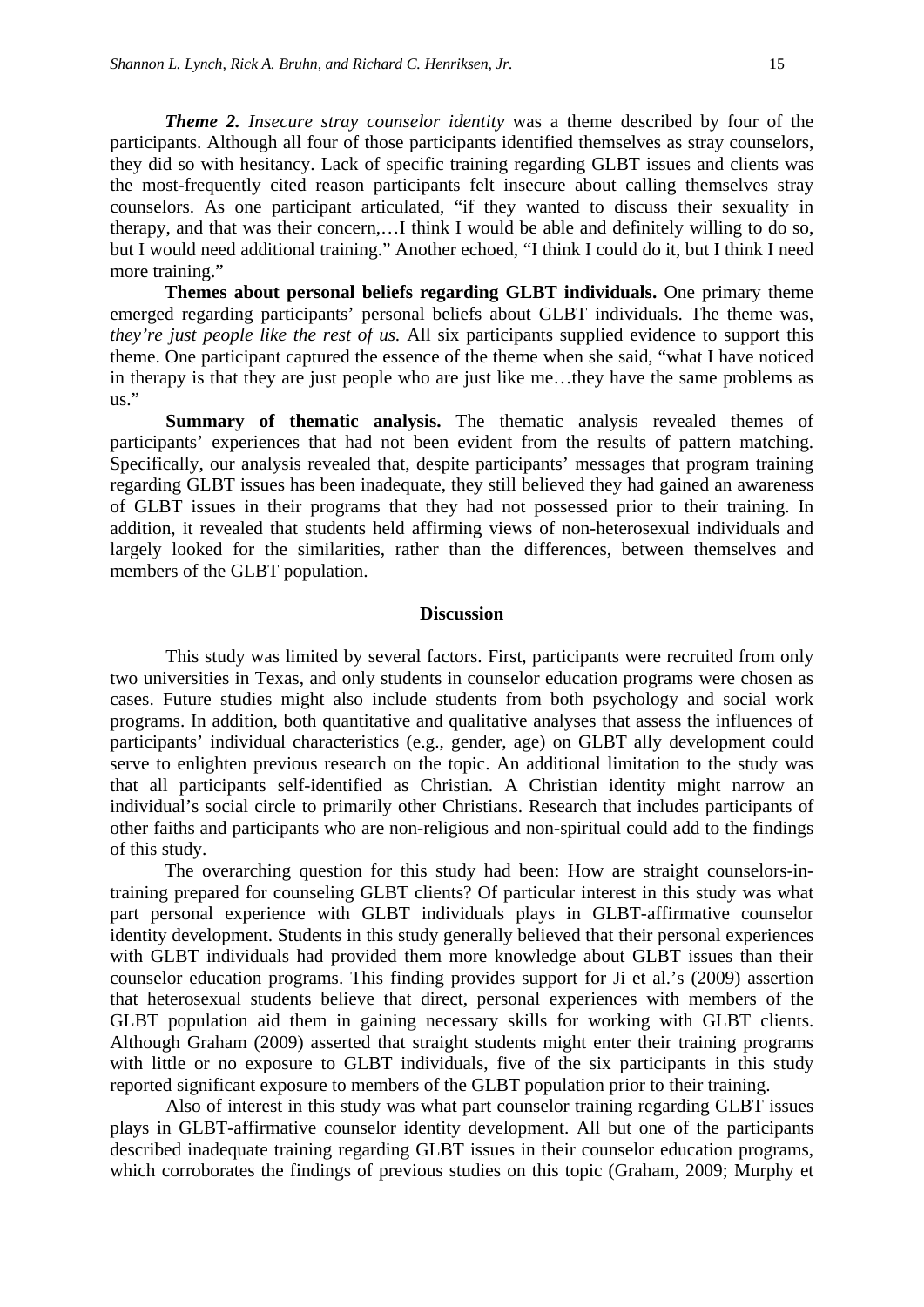al., 2002; Sherry et al., 2005). Since an equal number of participants were recruited from the two university programs represented in this study, discrepancies in participants' recollections of their GLBT training experiences present an enigma that deserves further consideration. For example, the lone male participant in this study was the only participant to report adequate training regarding GLBT topics in his counselor education program. Follow-up interviews were not conducted to address the discrepancies between his recollection of training experiences and those of his female counterparts. However, future studies might explore individual characteristics that contribute to participants' attention to and awareness of training experiences.

Also important to this study was the question: What factors contribute to a stray counselor identity versus an ally identity? The findings of the pattern matching suggest that counselors-in-training who have had either significant relationships with or exposure to GLBT individuals, or adequate training regarding GLBT issues in their programs, might perceive themselves as holding at least a basic knowledge of topics related to GLBT individuals and might feel competent to counsel GLBT clients (i.e., adoption of a stray counselor identity). However, when counselors-in-training lack either significant personal experience with or adequate training regarding GLBT individuals, they might not experience the saliency required to identify themselves as allies. The rival proposition that emerged in data analysis indicated that inadequate training in counselor education programs might not prohibit counselors-in-training from adopting an ally identity, especially if they have had significant relationships with members of the GLBT population. Instead, societal factors, along with personal experience with GLBT individuals, may influence a counselor's stance as an ally. In the absence of both exposure to GLBT individuals and adequate training in counselor education programs, straight students might exit their programs feeling inadequately prepared to counsel GLBT clients (i.e., unable to adopt a stray counselor identity) and might be unlikely to identify themselves as allies.

The findings of the pattern matching revealed that, across the cases, students who reported having adequate knowledge of GLBT individuals (acquired via personal experience with members of the GLBT population or via adequate program training regarding GLBT issues) identified themselves as either stray counselors or as allies. Therefore, the findings of the pattern matching offered support for multicultural counseling theory, which posits that knowledge of a minority group is a necessary component for majority group members to interact effectively with members of the minority group (Arrendondo, 1999). However, students' *actual* counseling effectiveness with GLBT individuals was not examined in this study. Therefore, future studies that examine students' actual effectiveness with, versus their perceived self-efficacy for working with, GLBT individuals could add to the findings of this study.

Regarding social identity theory, theoretical replication of the proposed propositions provided evidence to support the construct of an identity hierarchy. The theoretical replication also provided validation for a GLBT-affirmative identity that represents a developmental point between a non-GLBT-affirmative identity and a GLBT ally identity (i.e., a stray counselor identity).

It is important to note that the findings of this study can only be used to describe the study participants and that these findings may not be transferable to other students in the two universities studied or at other universities. However, the authors of this study believe that the rigor of analyses, as well as the credibility of the researchers, lends intellectual integrity to the findings (Patton, 2002). Therefore, the authors assert confidence in the transferability of findings to cases whose contexts are sufficiently congruent with the contexts of the cases in this study (Lincoln & Guba, 1985; Patton, 2002).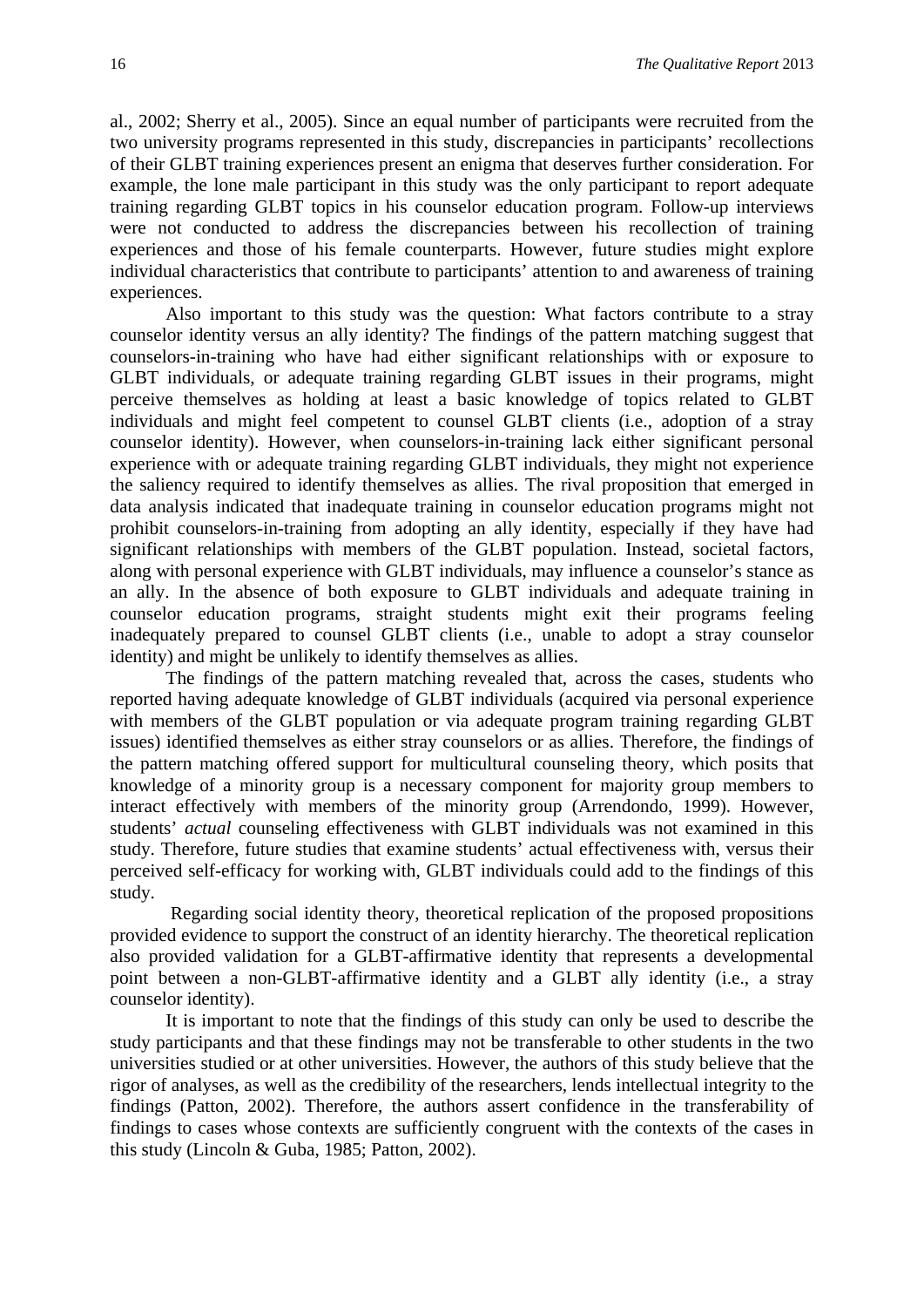The findings of this study provide support for the implementation of a GLBTaffirmative course that incorporates experiential assignments, such as the one developed by Ji et al. (2009), into counselor education programs. The results of this study corroborate Ji et al.'s finding that heterosexual students believe that direct exposure to GLBT individuals plays an important role in their learning about GLBT issues. Because students place a high value on experiential learning, and because heterosexual students may or may not enter their counselor education programs with prior exposure to GLBT individuals, the infusion of assignments that offer students direct exposure to members of the GLBT population into course curricula may greatly aid students in their development of a GLBT-affirmative counselor identity.

As noted by Ji et al. (2009), and congruent with the findings of this study, some students might experience some internal conflict regarding their religious beliefs and the adoption of a GLBT ally identity. As a result, assignments that involve total submersion into the GLBT population could potentially cause distress for conflicted students. Therefore, the following activities are provided as a starting point for counselor educators who wish to gently expose students to the GLBT community or to encourage thought about challenges that GLBT individuals face.

- Students attend a PFLAG (i.e., Parents and Friends of Lesbians and Gays) meeting and write a reflection of their experience.
- Students complete a scavenger hunt to locate community resources that provide services to GLBT individuals (e.g., a church, a mental healthcare provider, a support group) and collect business cards and literature from each location. For an online class, students might collect the literature and then scan images of it to be electronically posted on the class site.
- Counselor educators invite GLBT individuals to class to speak to students about their experiences in counseling. For an online class, the speaker and students might use webcams to conduct the session.
- Students interview GLBT individuals and leaders of GLBT organizations to learn of the needs of the GLBT community.
- Students write a paper in which they describe what it would be like to live as a straight person in a world where same-sex relationships are the norm and societal messages discourage and condemn heterosexual relationships.

In addition to the aforementioned activities, counselor educators might also capitalize on classroom discussions that allow students to share with each other their personal experiences regarding interactions with members of the GLBT population. For an online class, the discussion board might be an appropriate medium for these discussions.

Regarding GLBT ally identity development, the notion of a stray counselor identity, proposed to lie on an identity hierarchy between a non-GLBT-affirmative identity and a GLBT ally identity, serves to remind counselor educators that students' development toward becoming allies likely occurs incrementally. Thinking in terms of black or white, that heterosexual students either are or are not GLBT allies, undermines the tenets of social identity theory and may potentially impose boundaries on students' development, which is partly influenced by teacher attitudes (Guo & Zhou, 2008). To be a stray counselor is not to be an ally, yet it is a hierarchical step in the right direction.

The theoretical replication accomplished in this study serves only to provide a foundation for further inquiry into this topic. Replication of the results in future studies could augment and provide support for the findings. Future research might also address the rival proposition that emerged in data analysis. Examination of the societal rival could possibly be accomplished by conducting research that includes participants from various geographic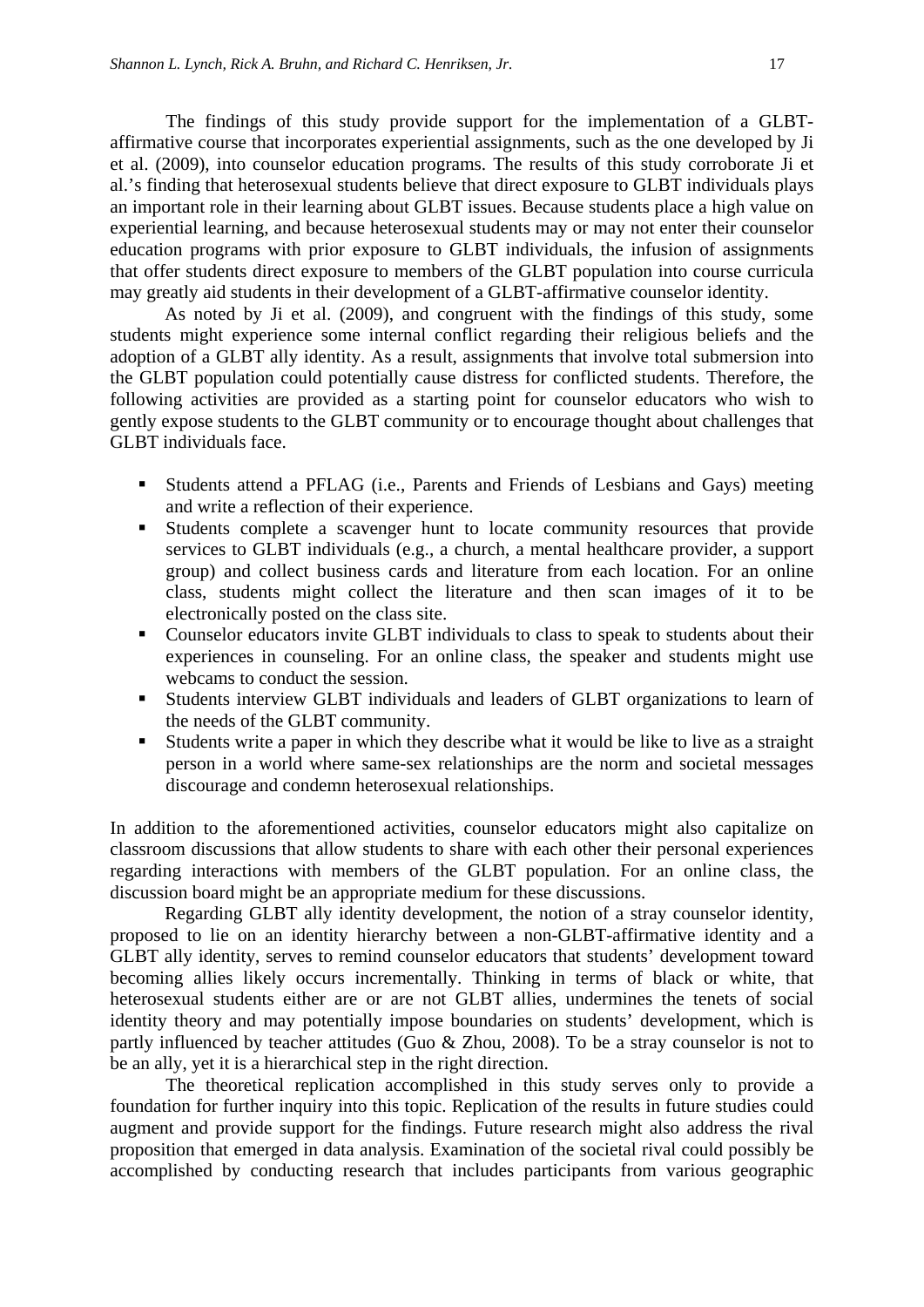locations of the United States (e.g., northeast, far west, midwest), as well as from a variety of institutions (e.g., private universities, urban universities, and state colleges).

#### **References**

- American Counseling Association. (2005). *ACA code of ethics and standards of practice.*  Alexandria, VA: Author.
- American Counseling Association. (2011). About us [Informational page]. Retrieved from https://www.counseling.org/AboutUs/
- American Psychological Association, Division 44/Committee on Lesbian, Gay, and Bisexual Concerns Joint Task Force on Guidelines for Psychotherapy with Lesbian, Gay, and Bisexual Clients. (2000). Guidelines for psychotherapy with lesbian, gay, and bisexual clients. *American Psychologist, 55,* 1440-1451.
- Arrendondo, P. (1999). Multicultural counseling competencies as tools to address oppression and racism. *Journal of Counseling & Development, 77*(1), 102-108.
- Association of Lesbian, Gay, Bisexual, and Transgender Issues in Counseling. (2009). *Competencies for counseling with transgender clients*. Alexandria, VA: Author.
- Beals, G. R. (2007). *The climate for sexual minorities in counselor education programs*  (Doctoral dissertation). Available from ProQuest Dissertations and Theses database. (UMI No. 3255991)
- Bieschke, K. J., & Matthews, C. R. (1996). Career counselor attitudes and behaviors toward gay, lesbian, and bisexual clients. *Journal of Vocational Behavior, 48,* 243-255.
- Bieschke, K. J., McClanahan, M., Tozer, E., Grzegorek, J. L., & Park, J. (2000). Programmatic research on the treatment of lesbian, gay, and bisexual clients: The past, the present, and the course for the future. In R. M. Perez, K. A. DeBord, & K. J. Bieschke (Eds.), *Handbook of counseling and psychotherapy with lesbian, gay, and bisexual clients* (pp. 309-335).Washington, DC: American Psychological Association.
- Bull, C. (2000). Pride across America. *Advocate,* (814), 64.
- Burckell, L. A., & Goldfried, M. R. (2006). Therapist qualities preferred by sexual-minority individuals. *Psychotherapy: Theory, Research, Practice, Training, 43*(1), 32-49. doi:10.1037/0033-3204.43.1.32
- Burke, P. J., & Tully, J. C. (1977). The measurement of role identity. *Social Forces, 55*(4), 881-897.
- Council for Accreditation of Counseling and Related Educational Programs. (2009). *The 2009 Standards.* Alexandria, VA: Author.
- Garnets, L., Hancock, K. A., Cochran, S. D., Goodchilds, J., & Peplau, L. A. (1991). Issues in psychotherapy with lesbians and gay men. *American Psychologists, 46*, 964-972.
- Graham, S. R. (2009). *Counseling competency with lesbian, gay, and bisexual clients: Perceptions of counseling graduate students* (Doctoral dissertation). Available from ProQuest Dissertations and Theses database. (UMI No. 3386167)
- Gross, L. (2001). *Up from Invisibility: Lesbians, Gay Men, and the Media in America.* New York, NY: Columbia University Press.
- Guba, E. G. (1978). *Toward a methodology of naturalistic inquiry in educational evaluation. Monograph 8*. Los Angeles, CA: UCLA Center for the Study of Evaluation.
- Guo, L., & Zhou, M. (2008). Study on English teachers' bias toward students of different genders. *Sino-US English Teaching, 5*(2), 44-47.
- Israel, T., & Selvidge, M. (2003). Contributions of multicultural counseling to counselor competence with lesbian, gay, and bisexual clients. *Journal of Multicultural Counseling and Development, 31*, 84-99.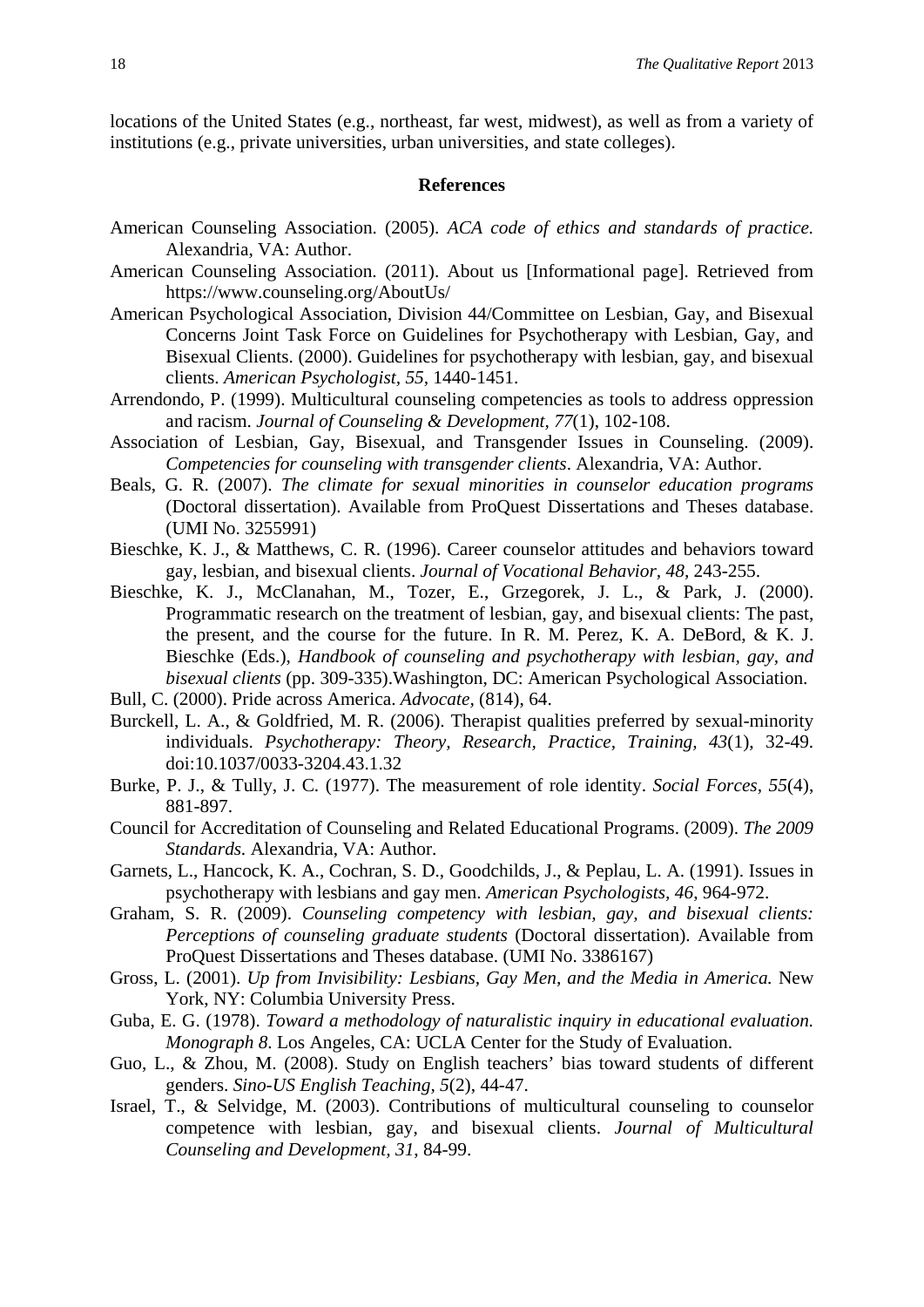- Ji, P., Du Bois, S. N., & Finnessy, P. (2009). An academic course that teaches heterosexual students to be allies to LGBT communities: A qualitative analysis. *Journal of Gay & Lesbian Social Services, 21,* 402-429. doi:10.1080/10538720802690001
- Kendall, F. E. (2001). *How to be an ally if you are a person of privilege*. Materials from Ally Workshop, Miami University, Oxford, OH.
- Liddle, B. J. (1997). Gay lesbian clients' selection of therapists and utilization of therapy. *Psychotherapy, 34*(1), 11-18.
- Liddle, B. J. (1999). Recent improvement to mental health services to lesbian and gay clients. *Journal of Homosexuality, 37,* 127-137.
- Lincoln, Y. S., & Guba, E. G. (1985). *Naturalistic inquiry*. Beverly Hills, CA: Sage Publications, Inc.
- Lynch, J. M., & McMahon-Klosterman, K. (2006). Guiding the acquisition of therapist ally identity: Research on the GLBT stepfamily as resource. *Journal of GLBT Family Studies, 2*(3/4), 123-151. doi:10.1300/J461v2n03\_07
- Matthews, C. R. (2005). Infusing lesbian, gay, and bisexual issues into counselor education. *Journal of Humanistic Counseling, Education and Development, 44*, 168-184.
- Miles, M. B., & Huberman, A. M. (1994). *Qualitative data analysis: An expanded sourcebook* (3rd ed.). Newbury Park, CA: Sage.
- Murphy, J. A., Rawlings, E. I., & Howe, S. R. (2002). A survey of clinical psychologist on treating lesbian, gay, and bisexual clients. *Professional Psychology: Research and Practice, 33*, 183-189.
- Patton, M. Q. (2002). *Qualitative evaluation and research methods* (3rd ed.). Thousand Oaks, CA: Sage Publications.
- Perry, M. J., & Barry, J. F. (1998). The gay male client in sex addiction treatment. *Sexual Addiction & Compulsivity, 5*, 119-131.
- Ponterotto, J. G. (1997). Multicultural counseling training: A competency model and national survey. In D. B. Pope-Davis & H. L. K. Coleman (Eds.), *Multicultural counseling competencies: Assessment, education and training, and supervision (pp. 111-130).* Thousand Oaks, CA: Sage.
- Razanno, L. A., Cook, J. A., Hamilton, M. M., Hughes, T. L., & Matthews, A. K. (2006). Predictors of mental health services use among lesbian and heterosexual women. *Psychiatric Rehabilitation Journal, 29*(4), 289-298.
- Sherry, A., Whiled, M. R., & Patton, J. (2005). Gay, lesbian, and bisexual training competencies in American Psychological Association accredited graduate programs. *Psychotherapy: Theory, Research, Practice, Training, 42*(1), 116-120.
- Singh, A., & Shelton, K. (2011). A content analysis of LGBTQ qualitative research in counseling: A ten-year review. *Journal of Counseling and Development, 89*(2), 217- 226.
- Snively, C. A. (2003). Building community-based alliances between GLBTQQA youth and adults in rural settings. *Journal of Gay & Lesbian Social Services, 16*(3/4), 99-112. doi**:**10.1300/J041v16n03\_07
- Tyler, J. M., Jackman-Wheitner, L., Strader, S., & Lenox, R. (1997). A change-model approach to raising awareness of gay, lesbian, and bisexual issues among graduate students in counseling. *Journal of Sex Education & Therapy, 22*(2), 37-43.
- Whitman, J. S. (1995). Providing training about sexual orientation in counselor education. *Counselor Education & Supervision, 35*(2), 168-176.
- Yin, R. K. (2009). *Case study research: Design and methods* (4th ed.). Thousand Oaks, CA: SAGE Publications, Inc.